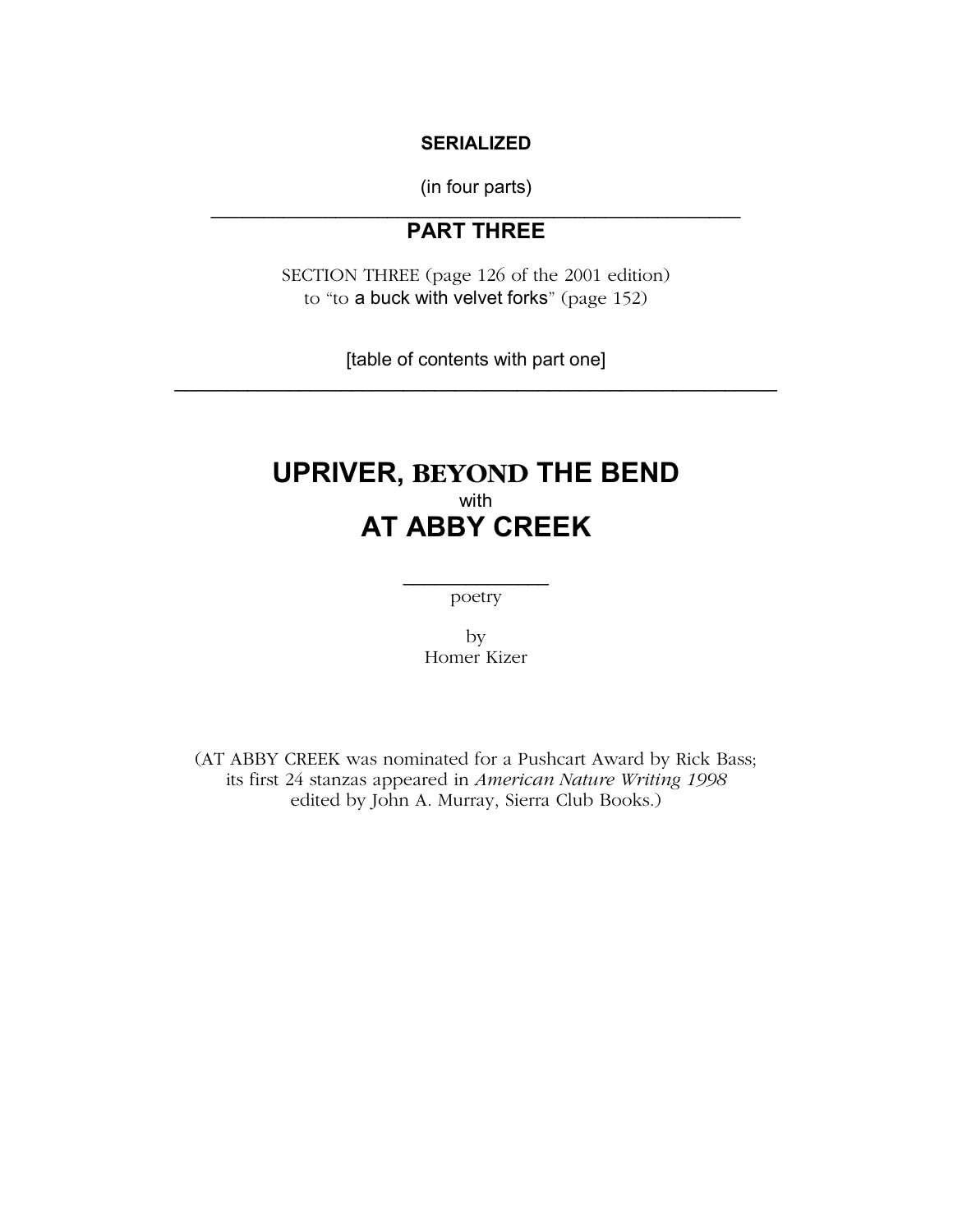# **Section Three**

when aspen leaves yellow as fresh-sawn lumber float down, I, in hunter red, sometimes glimpse an antler flash in the gray-green sage of a distant hillside where Herefords graze on prickly pear, and pickup ruts gullied by last spring's runoff follow barbwire stretched across green steel posts dividing lands as if the West were a checker board for kings, public and private.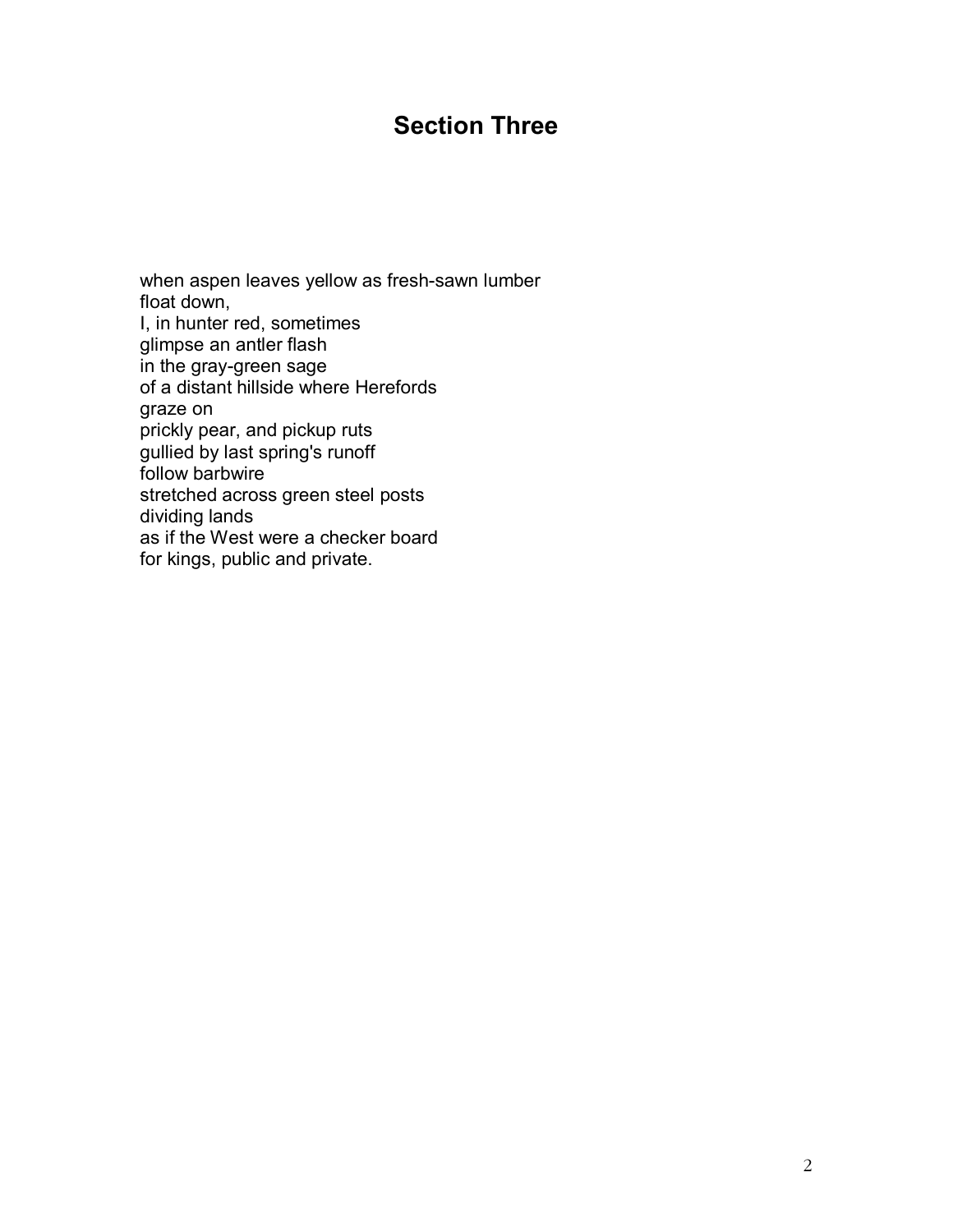# ALONG A SAGGING FENCELINE

in silence & fear a doe surrounded by fangs slashing devouring but not killing feels entangled in bowels she carried close to her heart & in dark memories hears ageless howls of hunter & hunted as she feels warmth gush from now cold flanks-

I lower my binoculars when only two forelegs & a stain of blood remain above a fence post & for a moment feel less guilty about a deer wounded but lost.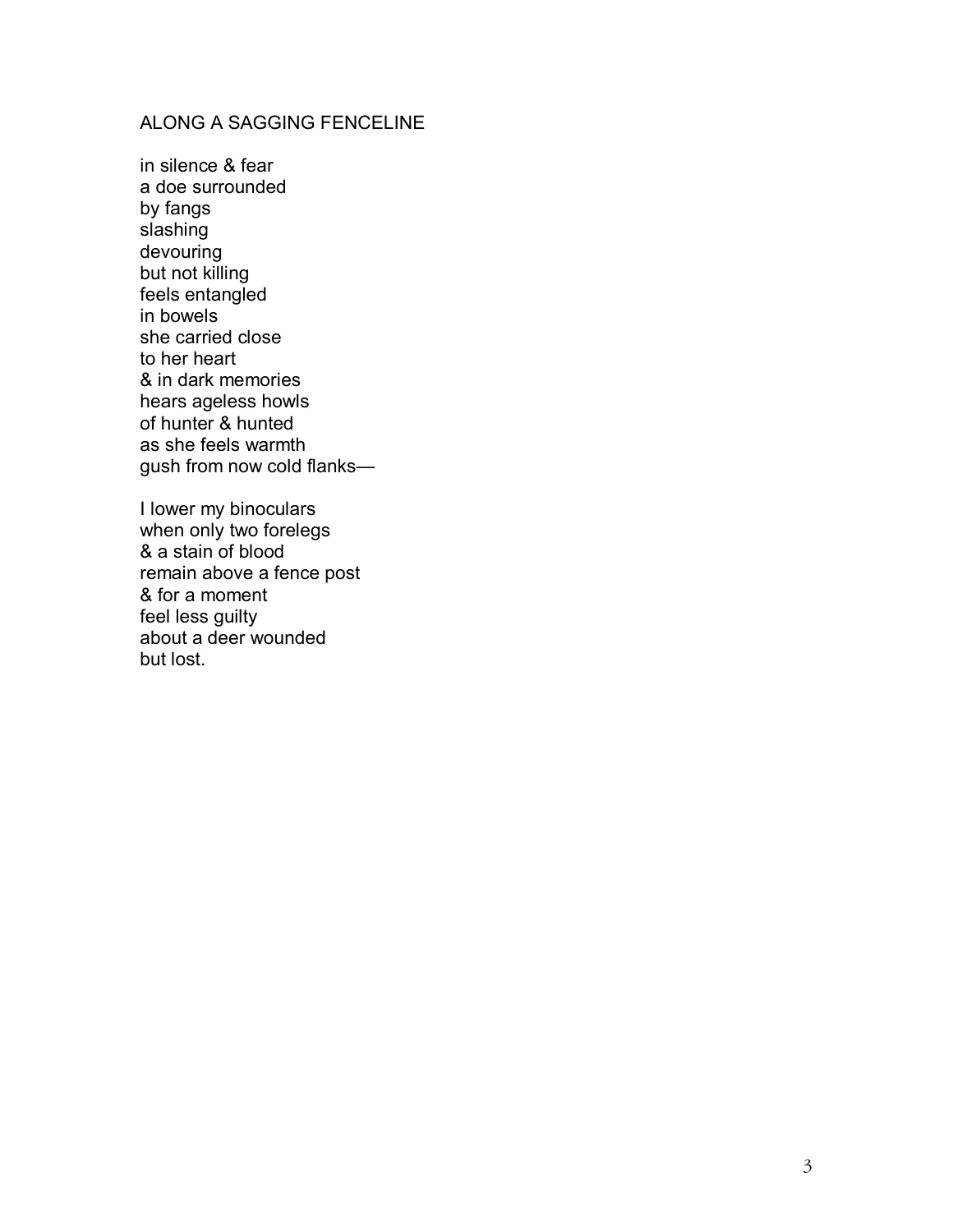### OPENING DAY

1.

SEPARATIONas I begin evening chores I watch hunters whiz pass leaving in their turbulence memories of past deer seasons: I drove one of those four-bys loaded with tent & more grub than possibly eaten in a weekend or a week, went to places like Hart Mountain where camped by the hot springs we built small warming fires & large bonfires & watched the stars while remembering times past, times when life was simpler. A rifle & an axe were all the tools necessary to carve a life from land now divided & subdivided till there's not game enough to satisfy hunter or environmentalist.

#### 2.

THE NIGHT BEFORE-I bought a license & tag so I might as well sneak up the hill in the morningmy scoped deer rifle is pawned but I have a muzzleloader, a .54 like Lewis & Clark carried over these hills & down this river. I don't see its simple sights as well as I used to, but retained in deep memory is how to kill with powder & ball so I believe I'll make meat Sabbath morning.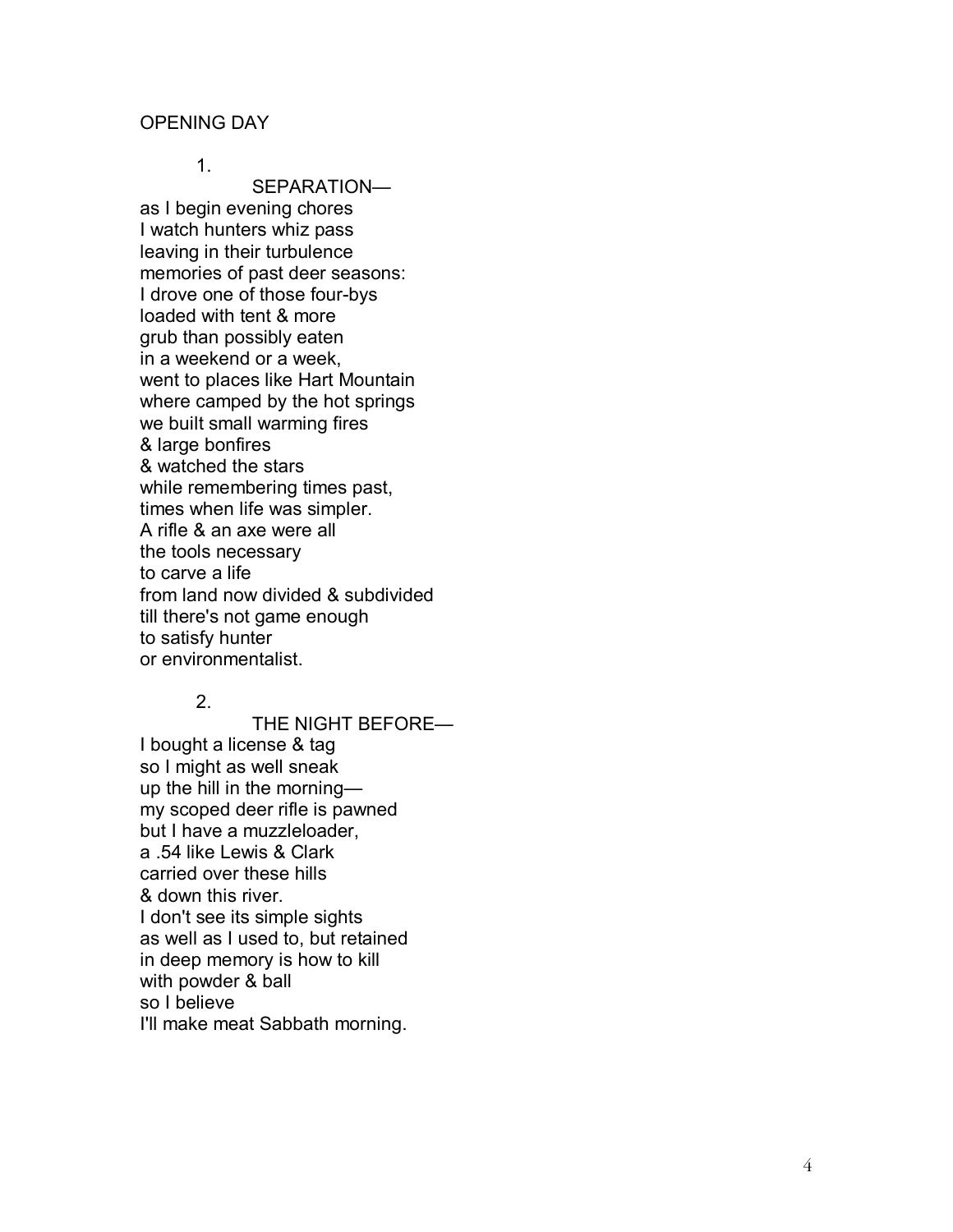3.

opening morningin moonlight shadows a doe watches me. I pause to see what I can't see straining hard to identify tail or head. She waits as if expecting the lover I will jealousy kill at sunrise.

### 4.

DAYBREAKon the ridge above the river the one you see from town I sit under a seedling pear look downriver at geese winging south & across at the mansion for sale  $a$  million five $$ they say Kevin Costner looked at it but as I listen to turkey whelps I watch two fawns kick heels & sprint like colts on bluegrass while I bet on their sire.

5.

MIDMORNINGwinding me the footsteps bark as a puppy would as I turn to see the warning flag of a yearling ten feet away a knothead that might someday interest me but today I seek the buck that drove him from his mother leaving him vulnerable to hungry predators & their ATVs.

# 6.

NOONwith rifle in hand I pick grape clusters on vines entwined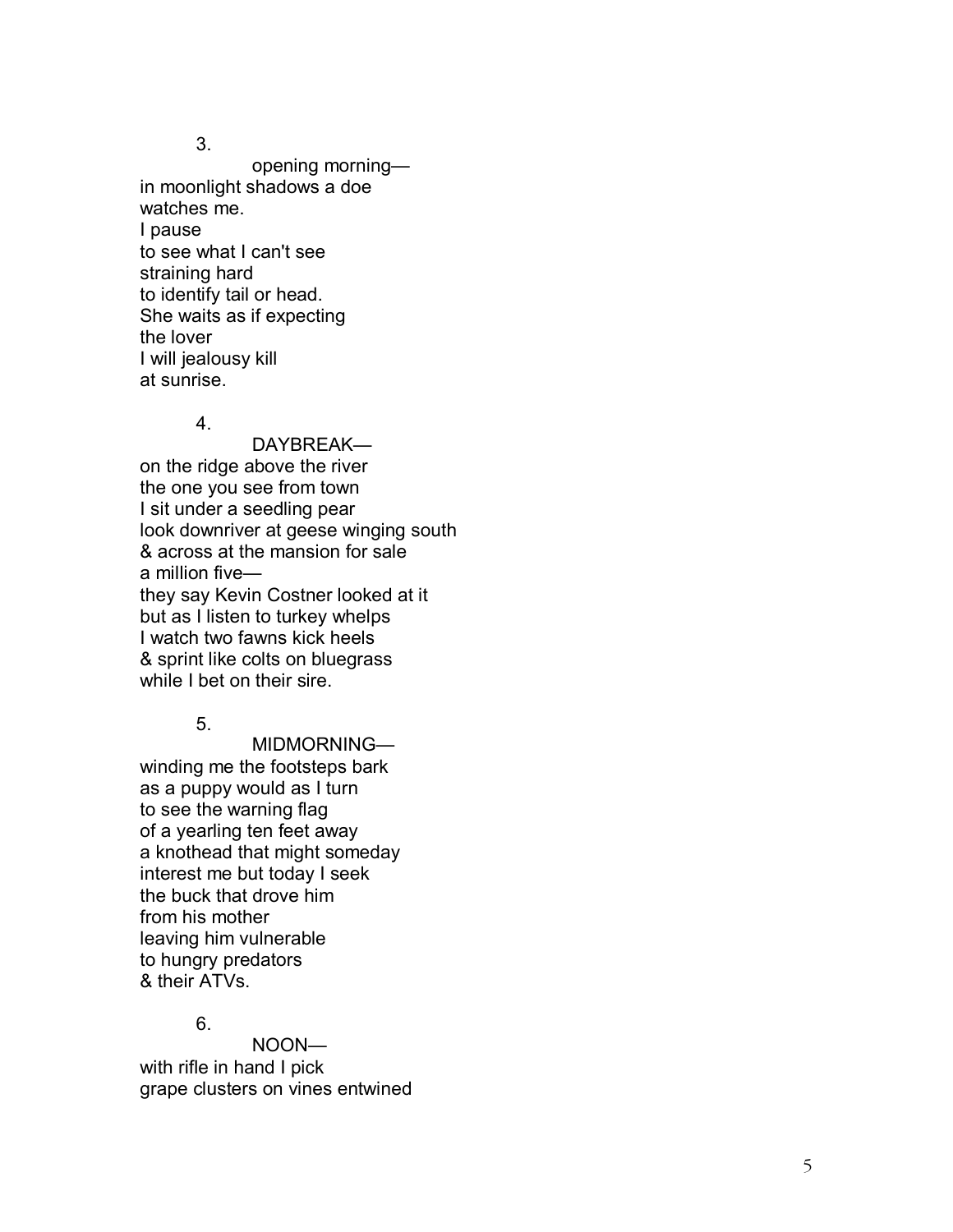in a thicket of plum seedlings above the bear broken apples, all that remains of morning dreams & hard work.

#### 7.

MIDAFTERNOON-

a doe under an apple searches for remembered fruit forgotten by the bear I watch from a hundred paces knowing I am to her nothing but changed weeds as long as the breeze remains steady & I steady my rifle on the serpentine trail her buck will follow.

#### 8.

LATE AFTERNOON-I have waited long for this buck that steals ghostly from brambles: smaller than I wanted but large enough I raise my rifle, cock & send a patched ball hard into ribs that grunt & bellow one last time as I pour powder, start another ball, making ready to defend my kill from prairie wolves quick to put their tags on him.

## 9.

the next morning $-$ I wake stiff sore groan as I rise knees snap as does a shoulder I'm no longer the young man strong enough to have towed a keelboat upstream.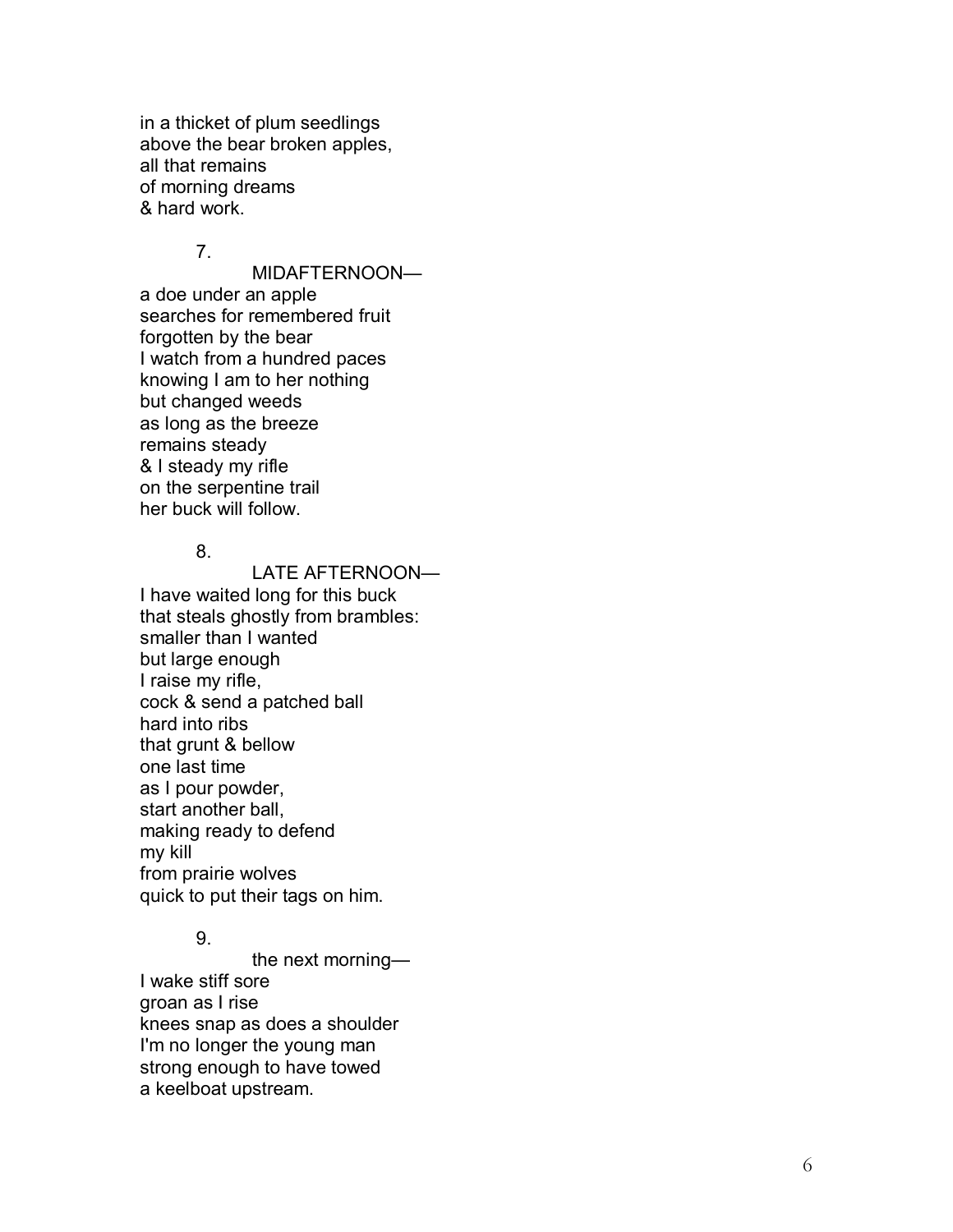Now dragging home even an average buck makes it hard to determine who is more stiff the next morning, but driven by collective memory I will go again till I too lie rigid.

10.

resurrectionthree days is long enough to let meat hang so with knife in hand I filet the backstrap before severing shoulders. I carry the long strips to the kitchen then return to butchering while waiting to be called for steak & eggs, a ritual that predates retained memory.

#### 11.

DEATHmy turkeys came close stretched necks & leaned closer but wouldn't let the hide of life-that-was touch them. They didn't gobble, didn't make any noise at all; they just looked as if making sure this strange animal posed no threat before returning to barnyard squabblings.

### 12.

 last night along a bend in the river in the chill of October I gnawed ribs roast in a Dutch oven in a tomatoless sauce of my wife's improvisation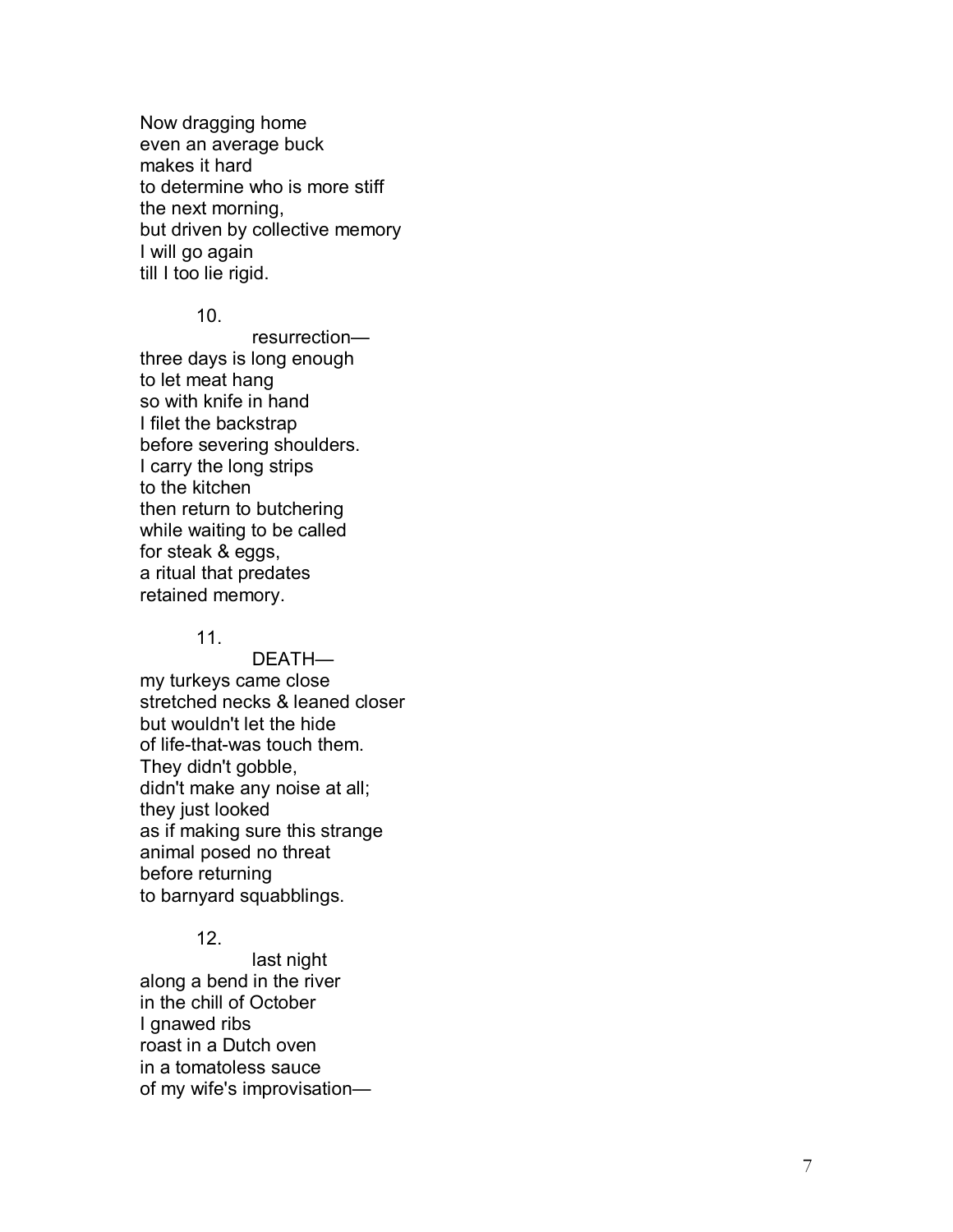she stirred coals & I tossed bones to hungry eyes glowing in firelight & together we listened to prairie wolves howl for more wild rivers.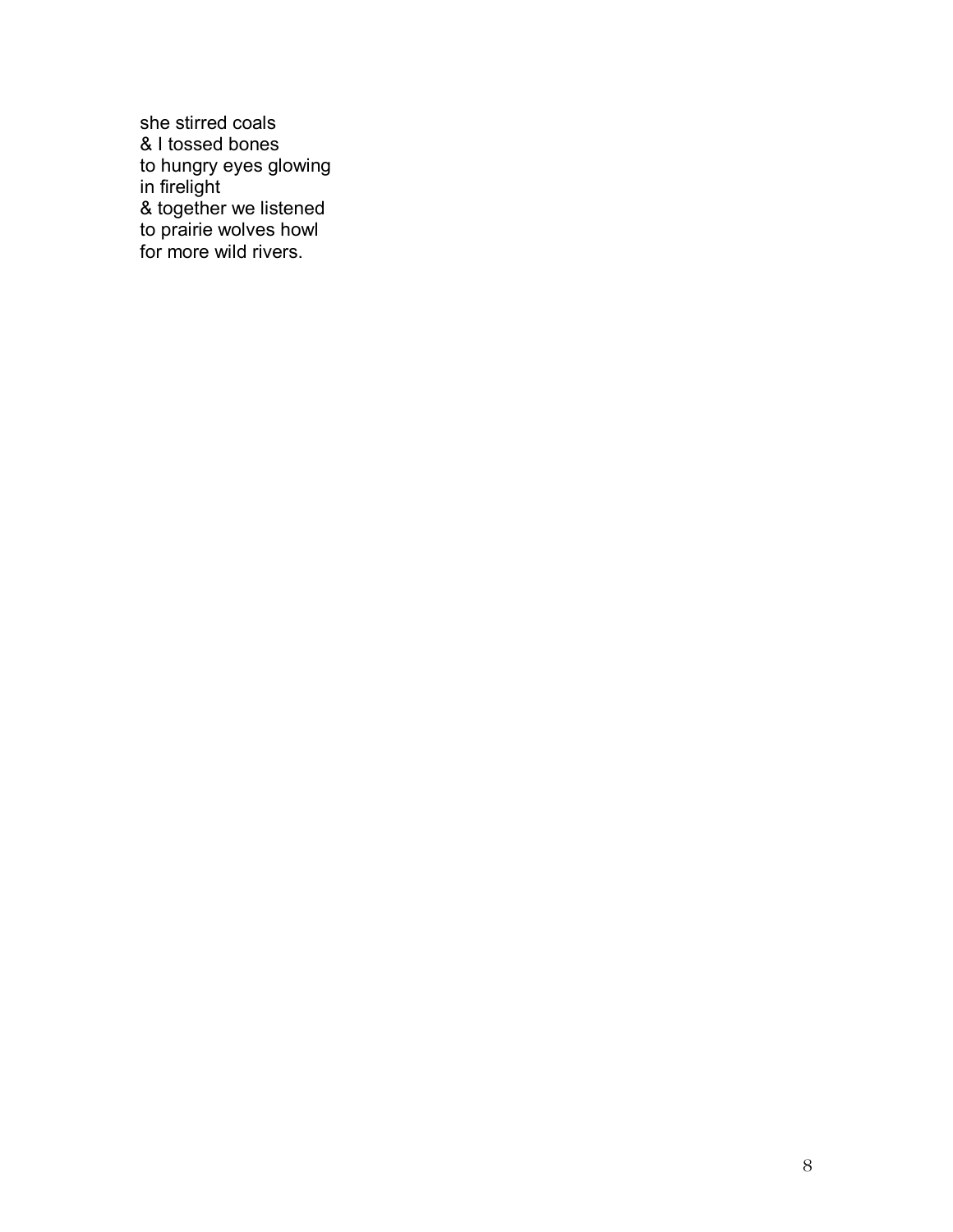## A DIFFERENT WORLD-

the fellow from Minnesota said I needed a salt lick needed to clear shooting lanes needed to build a blind maybe a tree stand needed to plant corn more apple trees maybe some oaks then maybe I could harvest a whitetail & he told of the doe he shot last year, told of how she sneaked under a neighbor's fence to get treats he'd scattered around his farm $-$ I listened but I was remembering dozens of large bucks I've taken on windswept ridges of aspen & sage where the only fences were three strands of barbwire somewhere over the horizon, ridges now closed to trespass by movie star owners shooting imaginary bad guys on some distant planet.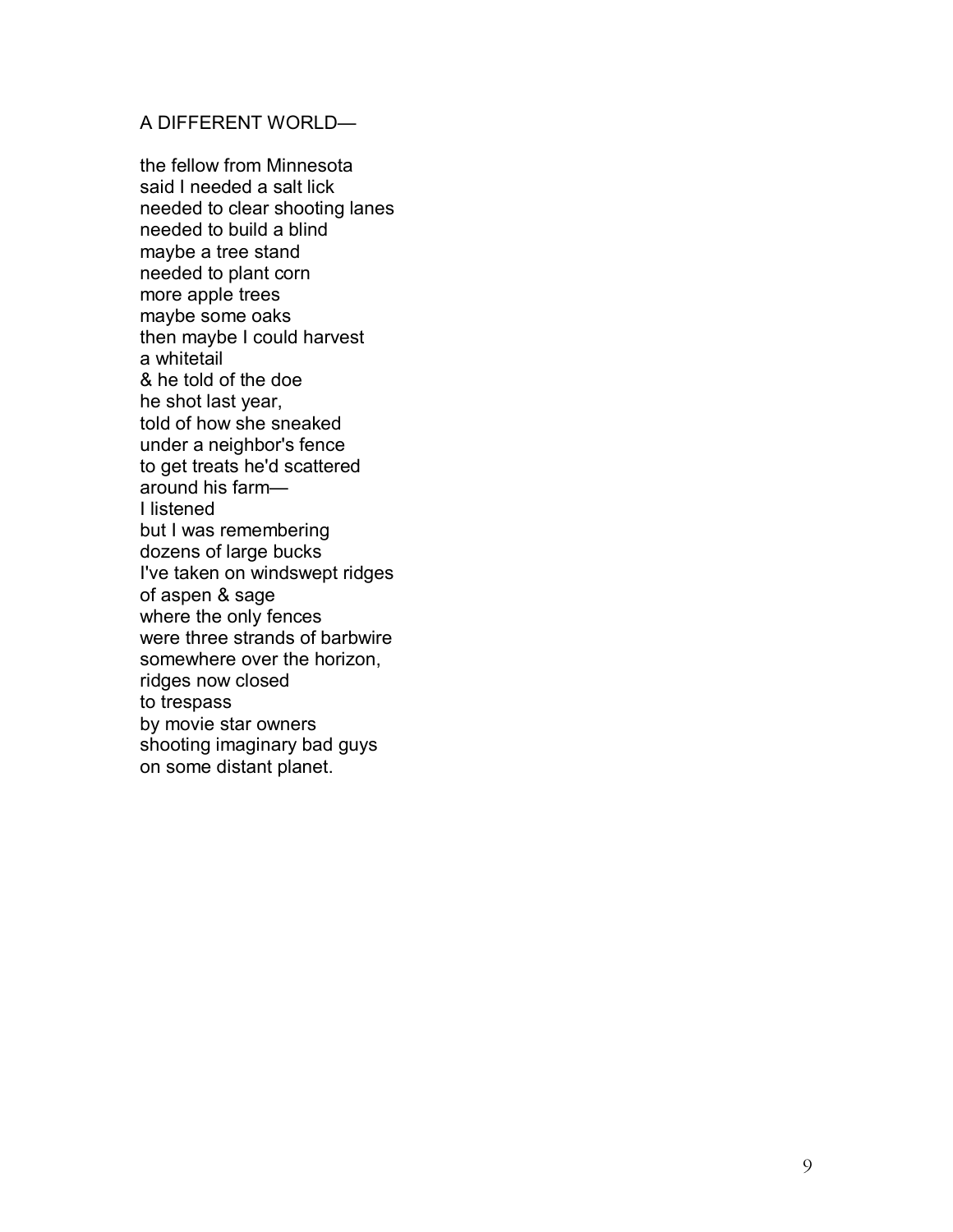HUNTING-

when that eagle flew over the one fishing along the highway  $my$  turkeys fled $-$ 

toms fat enough to feed family gatherings were farthest under young pines growing scattered among stumps-

hens hid along the sagging fence overgrown by chokecherries & chittams-

the smallest two poults, eyes wide still as stones, were under rusting tomato cages...

even my wirehair, chained to a stake saw the eagle swoop low-

he barked & I left the shop to see what was wrong but I couldn't watch long-

I was in the middle of glass bedding a gun wanted yesterday but needed for this weekend—

since sawmills shut down when lawsuits stopped logging everyone is hunting or going huntingmy work never ends.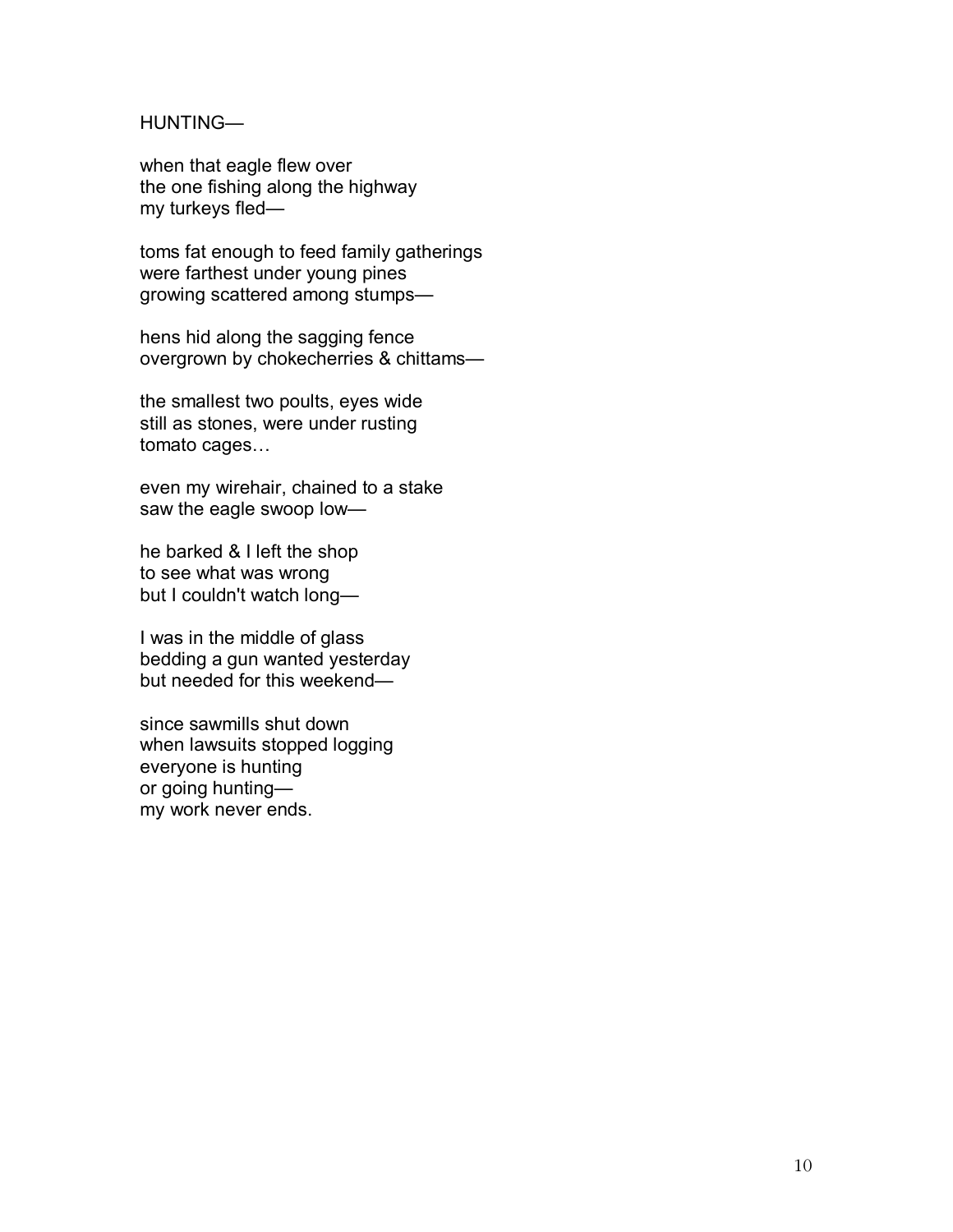#### **FEATHERS-**

tall blue heron wait for small mistakes by cutthroat that snatch eggs from redds

a doe leaves timber to feed on red rose hips, her fawn driven away

juncos flitter loud about red rose hips-the doe listens for footsteps

meadowlarks flutter around old apples hanging lonely on bare boughs

in hard rain, the fawn shivers as he stares at old apples beyond reach

titmice swarm bare boughs that held red apples & rain droplets yesterday

a cold nightcrawler caught by last night's rain wigglesthe old hen hurries

dusk: a thicknecked buck paws his scrape under the apple where I wait

the last rays of day highlight the round doe soft eye that beams yellow death

ravens fly over fat veined bowels, winter meat still & steaming

owl hoots in darkness fall from tall pines & settle into rabbit runs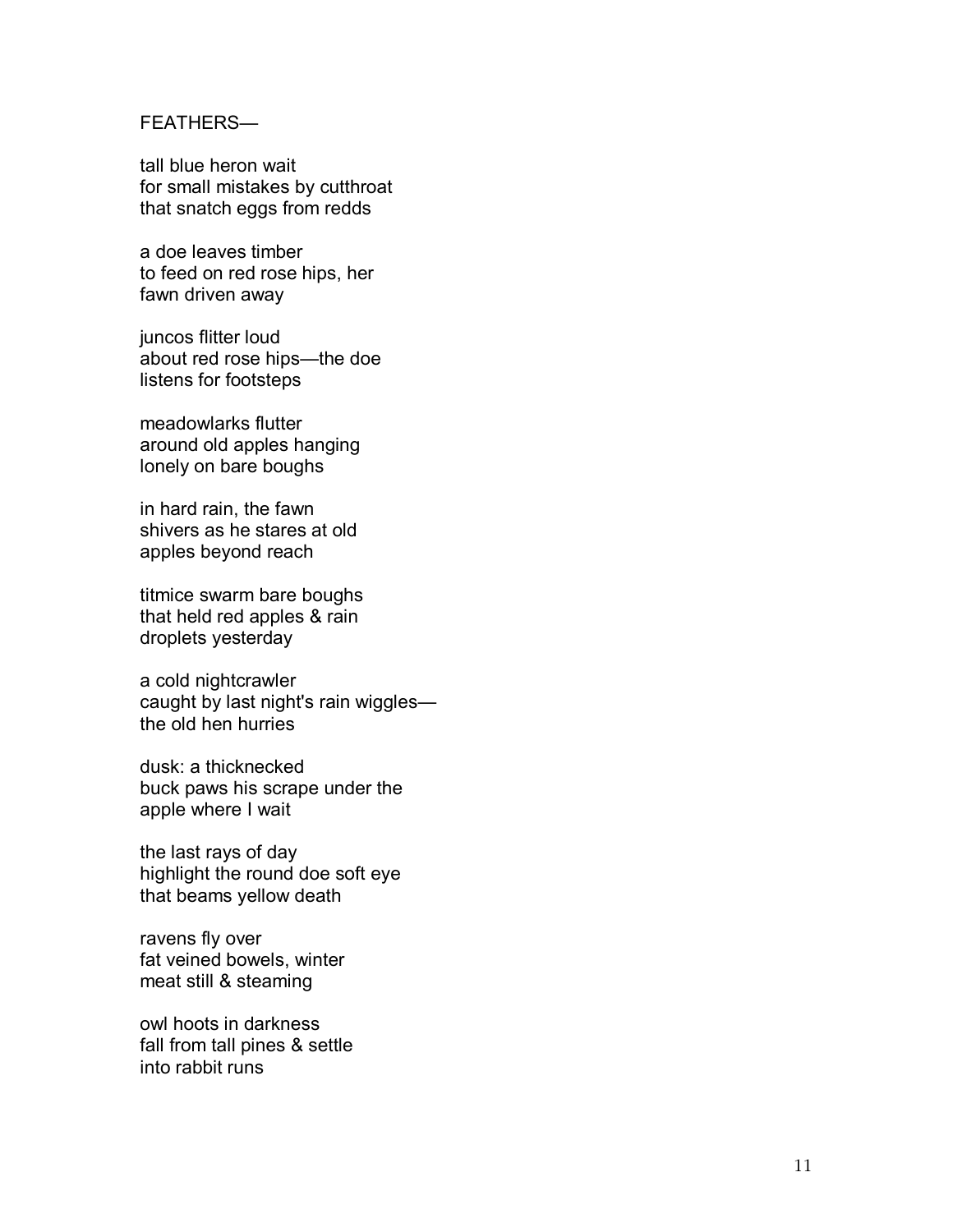## DAWN

In the damp gray of dawn, from a barrel of salvaged screenings, field peas & lentils I fill a bucket as my turkeys fly from roostsacross the road, river, rail tracks wild turkeys whelp & the old moon swings slowly away its reflection in river whispers.

Laying hens begin to peck empty hoppers, the ring of their pecks loud in the moist warmth of their roughsawn house-I gather a dozen eggs, most still warm, one so fresh its brown dye still wipes,

then checking why their water doesn't flow, I see raccoon tracks, last night's, alongside the spring.

Something still bothers my dogs, has on & off all night so I turn one loose he sprints past turkeys now huddled along the fence, but after pointing to the trail through blackberries a bear came down last year, he returns to sniff the still sharp tracks but doesn't seem interested.

I pick an apple from the tree by the spring as I watch birds & dog, the fading moon & flowing water, wondering all the while if I should get a rifle. I might laterand on my way back to the kitchen, to still warm coals in the shop I add a shovel of wood chips.

Smoke, then a tiny flame, and the stove creaks as steel expands—I shut dampers as I hear highway traffic start up... the first load of logs goes by then another this one leading a string of cars.

I can't hear the river now,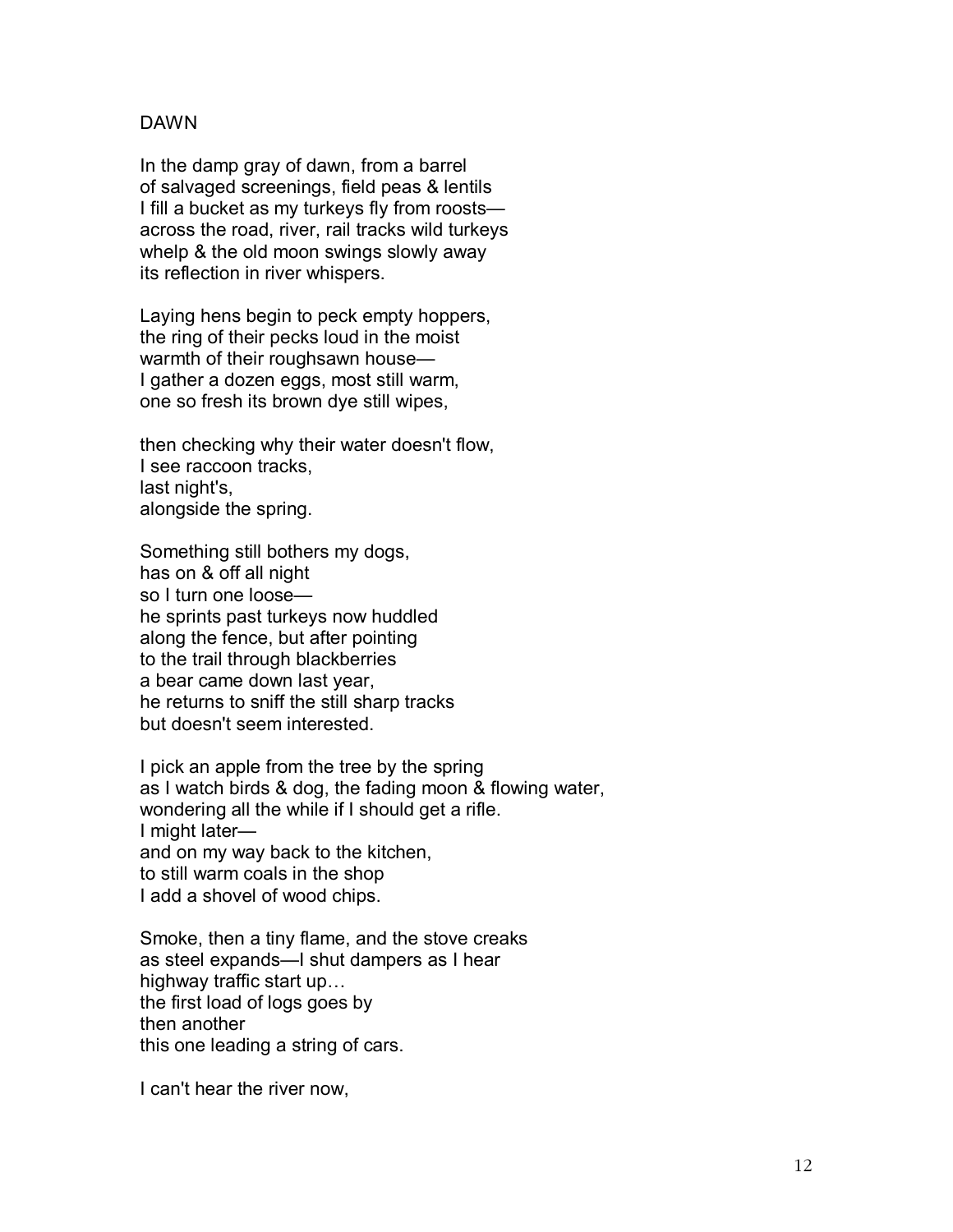nor turkey whelps nor the soft murmur of boot soles on dew.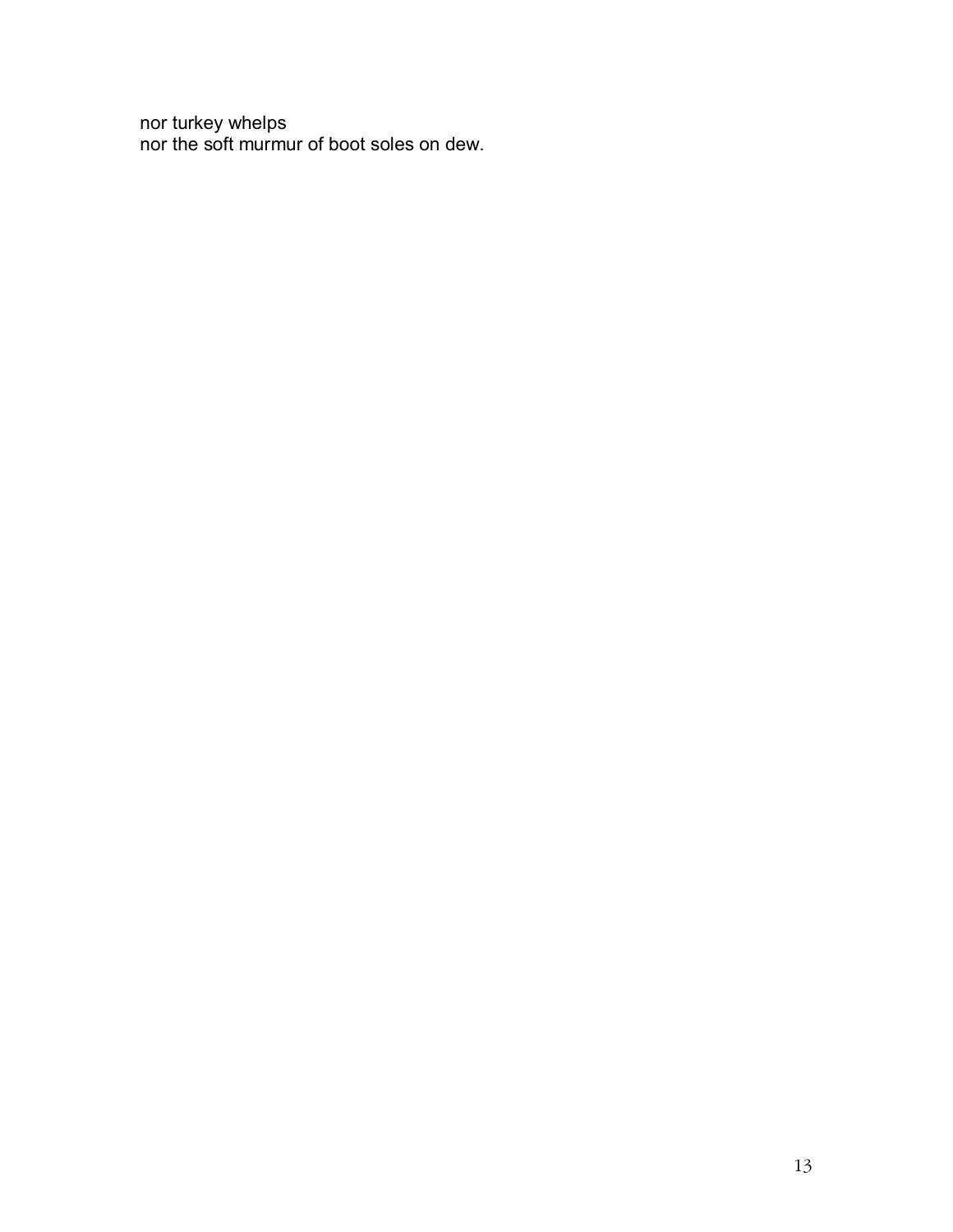### THE BEAR

A bear's been bothering the dogs at  $night$ they smelled her while I slept dreaming of another bear a little boar whose hide I tanned but had to sell a year later to claim the pawned rifle I sold to pay another month's rent.

I built that rifle, yes the one in the photo of the little boar whose blood colored its barrel. A Newport museum thought it original, offered too much & I was too poor to tell what I knew so they display the work of a me who lived before my time.

This bear that bothers the dogs came close last night: her dung is apples poorly chewed that haven't yet darkened so with another rifle I built I wait in shadows with rent due for another original.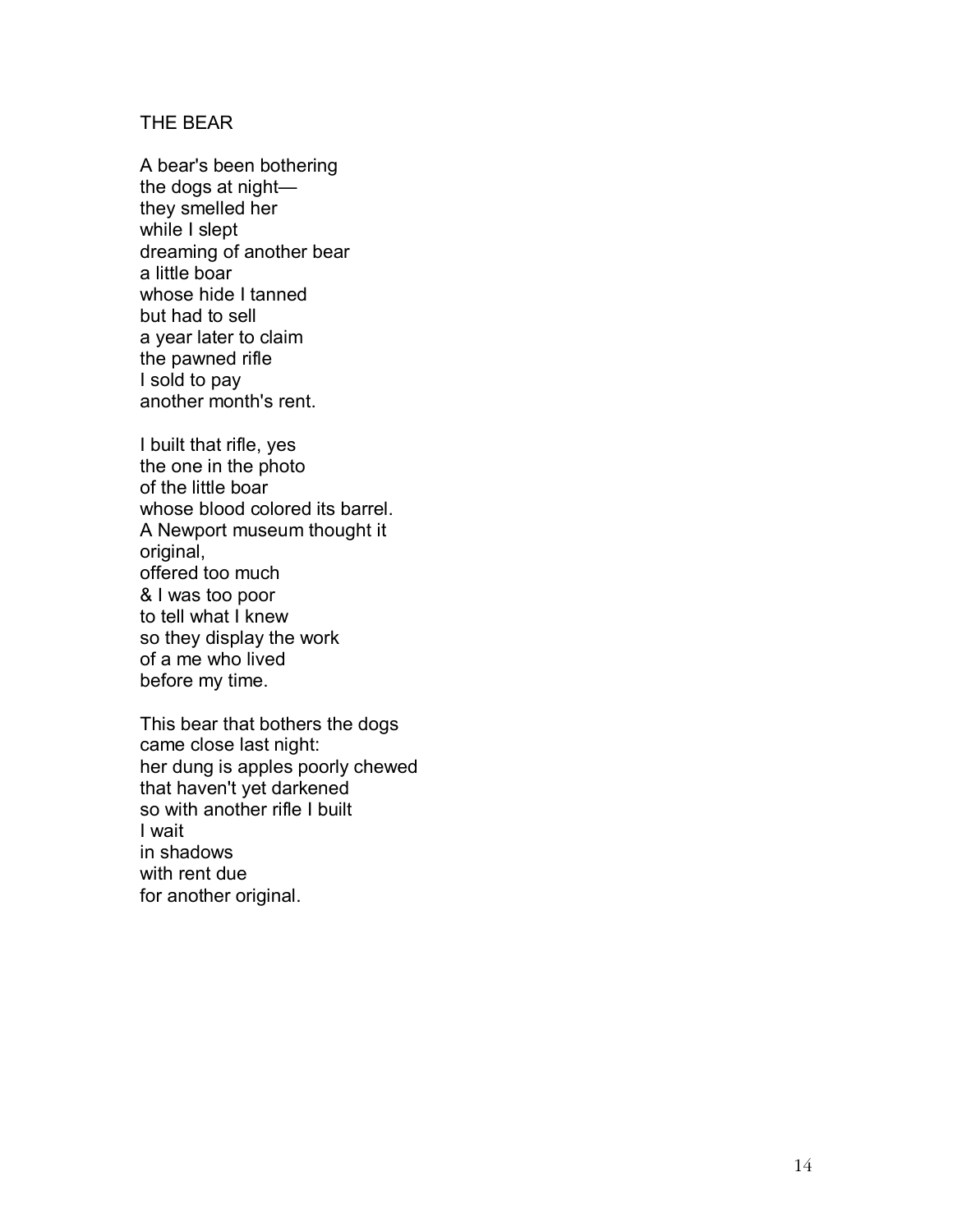#### FIRST BLOOD

where sea & sky merge the dark surge tumbles dark stones rolling them up the beach then downice clinks in a thousand glasses heard by dark shadows in dark timber against which our white canvas tent glows a mantle of light cast into damp boughs, long & low catching rising spark flies that circle then go black catching fresh smoke bent down & sent along the beach a merganser scream pierces the spruce huddle scatters murmurs it swings from our meatpole then echoes away its edge dulled hanging moss, moldy duff underfoot kelp on the beach the darkness smells of decay & smoke & frying potatoes

a November camp on Afognak where my daughter the age I was when I killed my first deer, thinks she can I left the tent so she will get ready for the hunt

she follows me as the southern sky lightens letting shadows lean over the trail as if they were bears then fall away being nothingtrails cross, crisscross I sense more than hear her breathing a step behind me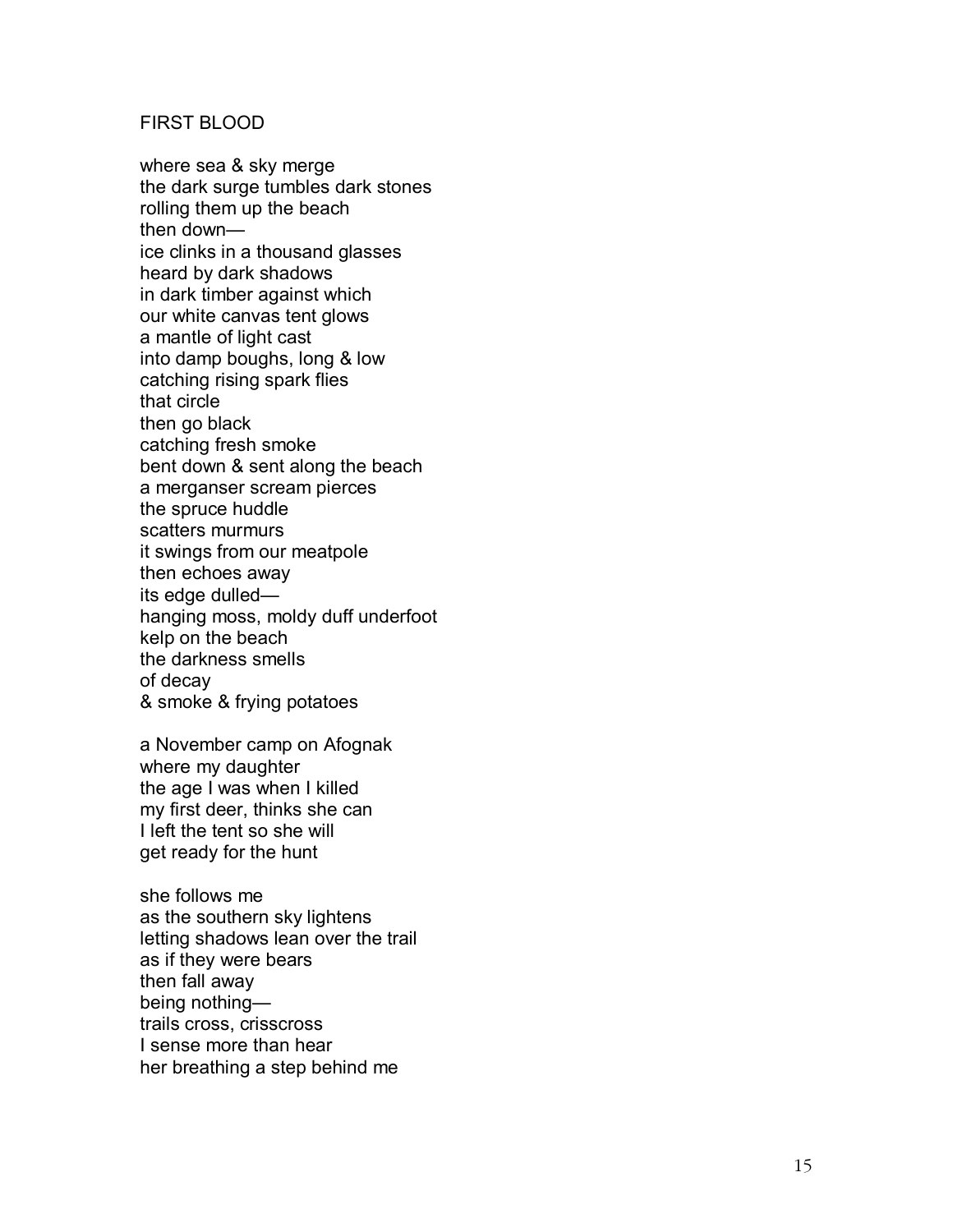we climb in a bear trail two feet wide worn inches deep that parallels an unnamed creek $-$ Movement! a martin scurrying between spruce I lower my rifle she sees us, pauses brown head raised exposing her orange belly her black eyes shiny no farther away than I can spit thin rays of the early sun slide through entwined boughs stand shaft-silent beside scaly trunks as the ripple of flowing water falls through the ravine

as we push through filtered sunlight as if it were moss spruce grow smaller, bushier more scattered openings of crumbled fern bent grass & hoarfrost lie on southern hogbacks reaching the second ridge above the beach I scan edges hoping to see elk expecting deer

heavy frost coats beaver-chewed willows shredded bark hangs like icicles on elk-rubbed alders we climb through devil's club stickers like poisoned barbs of upright twisted barbwire frosted white looking for blood a raven larger than eagles sails overhead

we must hurry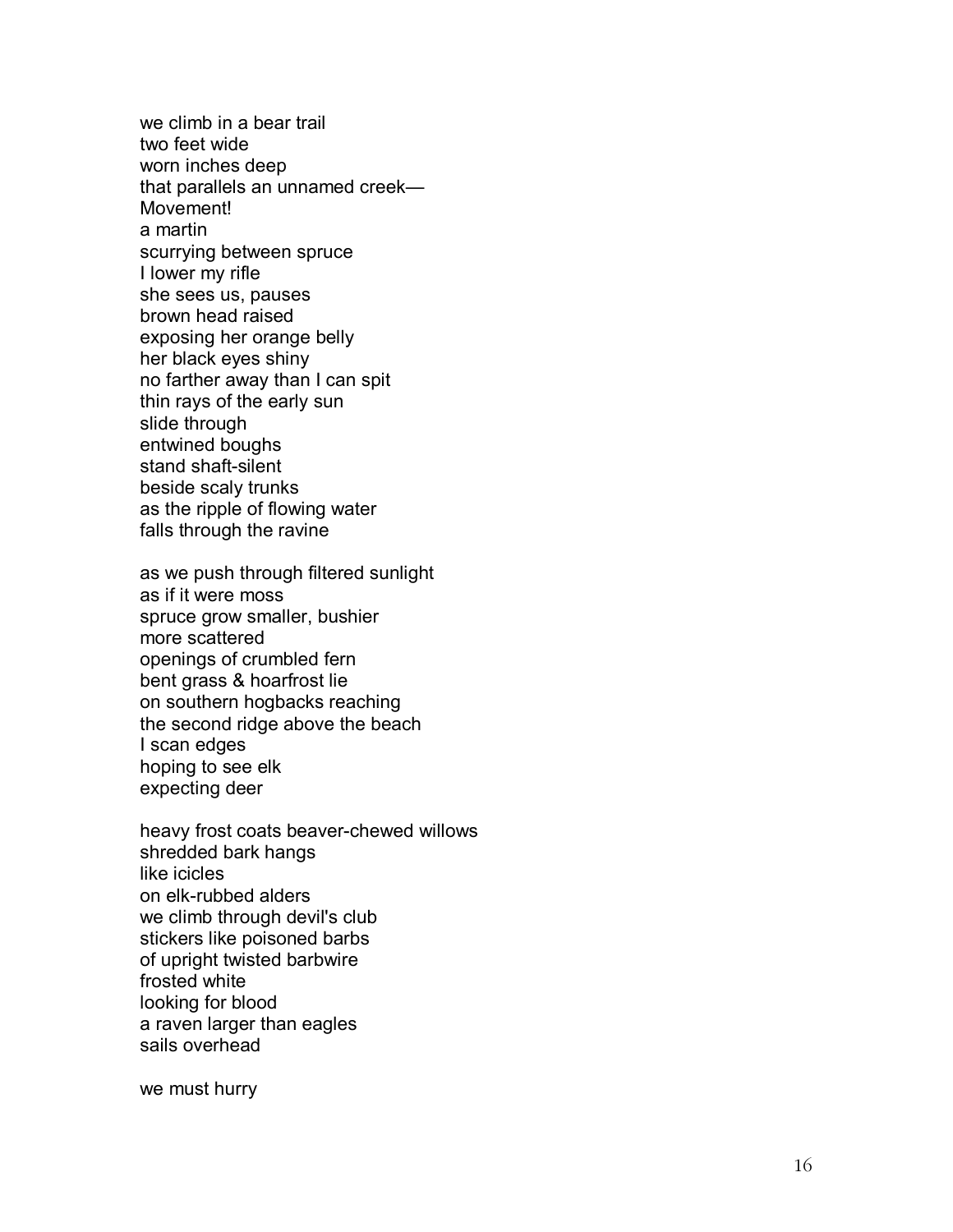days are too short we skirt a beaver pond ice-covered five acres or more skirt patches of raw salmonberry cane their short thorns like ripper blades we pass over frozen springs sculptures of flowing icescrub alders give way to moss lichens tubs of muskeg a few yards square each ringed with dwarf willows & on top, ground-hugging blueberries stretch a half mile or more $$ a small bucks pops up a silhouette target on a combat course my daughter whispers she doesn't think she can hit him only his head & neck show a hundred fifty yards away I think she can but I also understand

the shot is not difficult $\equiv$ killing meat isn't like buying it from Safeway it isn't that impersonal once I pull the trigger

she glasses surrounding rims sees sun reflecting from the rack of a big buck three hundred yards away the buck, bedded, watches us one leap into the ravine we'll never see him again he's chosen well resting my singleshot over my knees I say, *Watch where I hit* a puff of splayed rock appears just below the buck on his feet, he ducks behind dwarf willows that hide his lower chest *How much low was I?*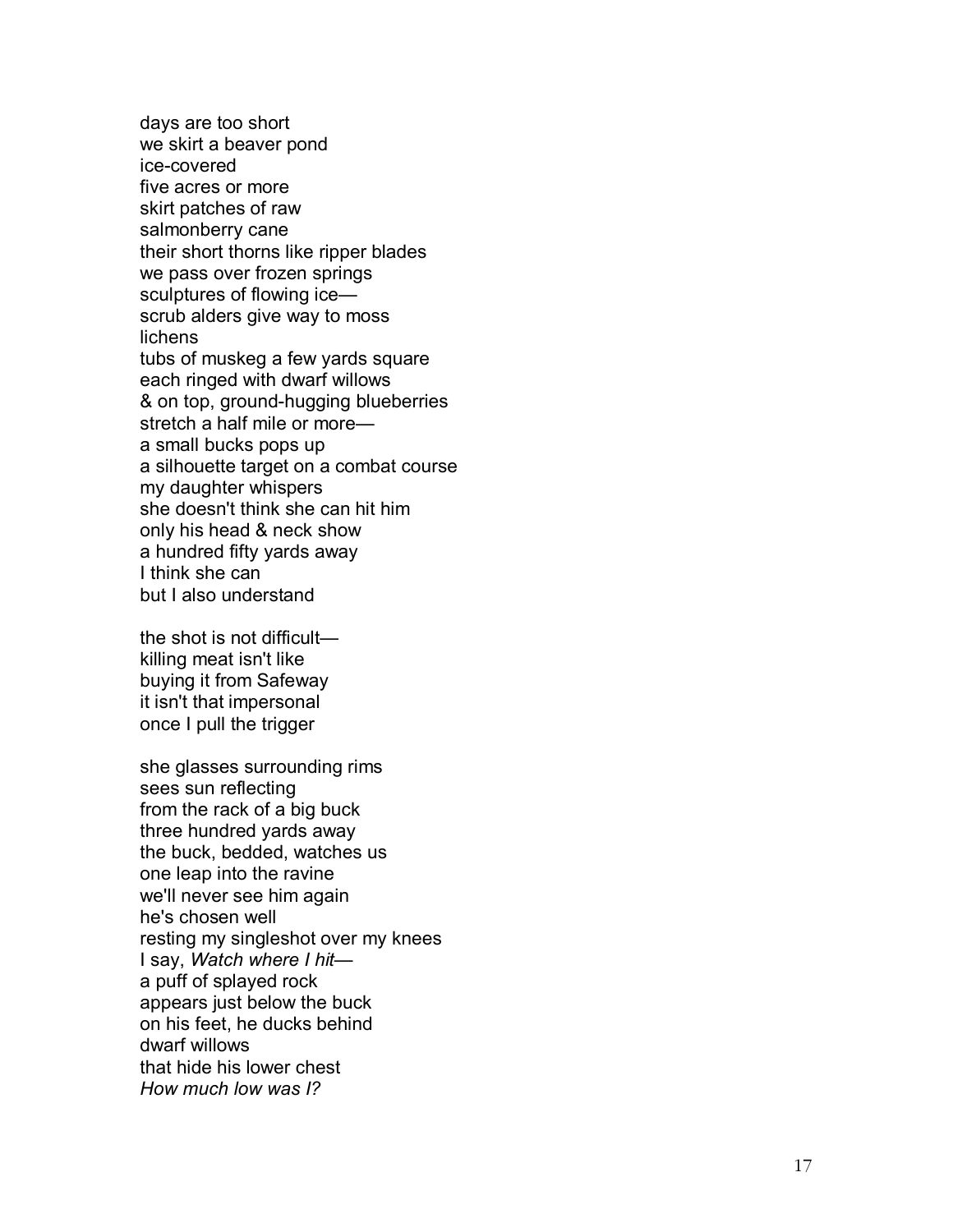#### *I don't know. I blinked.*

guessing I was less than a foot I hold atop his back his antlers still flashing but just as I tighten my finger I push the Ruger's forearm up as if fearful of hitting willows so my shot's way high he's had enough apparently more impressed with my shooting than I am he disappears behind willows

*Stay high*, I say, *but circle towards him. Don't lose sight of those willows.* 

I scramble down into the ravine between us & the buck when I'm almost to the bottom she yells, *He's on top of the rock.* 

*Shoot him!*  the aggravation shouldn't be in my voice it's just I wouldn't have hesitated when fourteen $$ even if I couldn't have made the shot I would've been quick to try

she delays for so long when she finally shoots her shot takes me by surprize I wait for a second when none comes I holler, *Get him? I think so. Can you see him? No. Stay where you are.* 

I climb a break in the rock feeling pride mixed with fear that she didn't hit him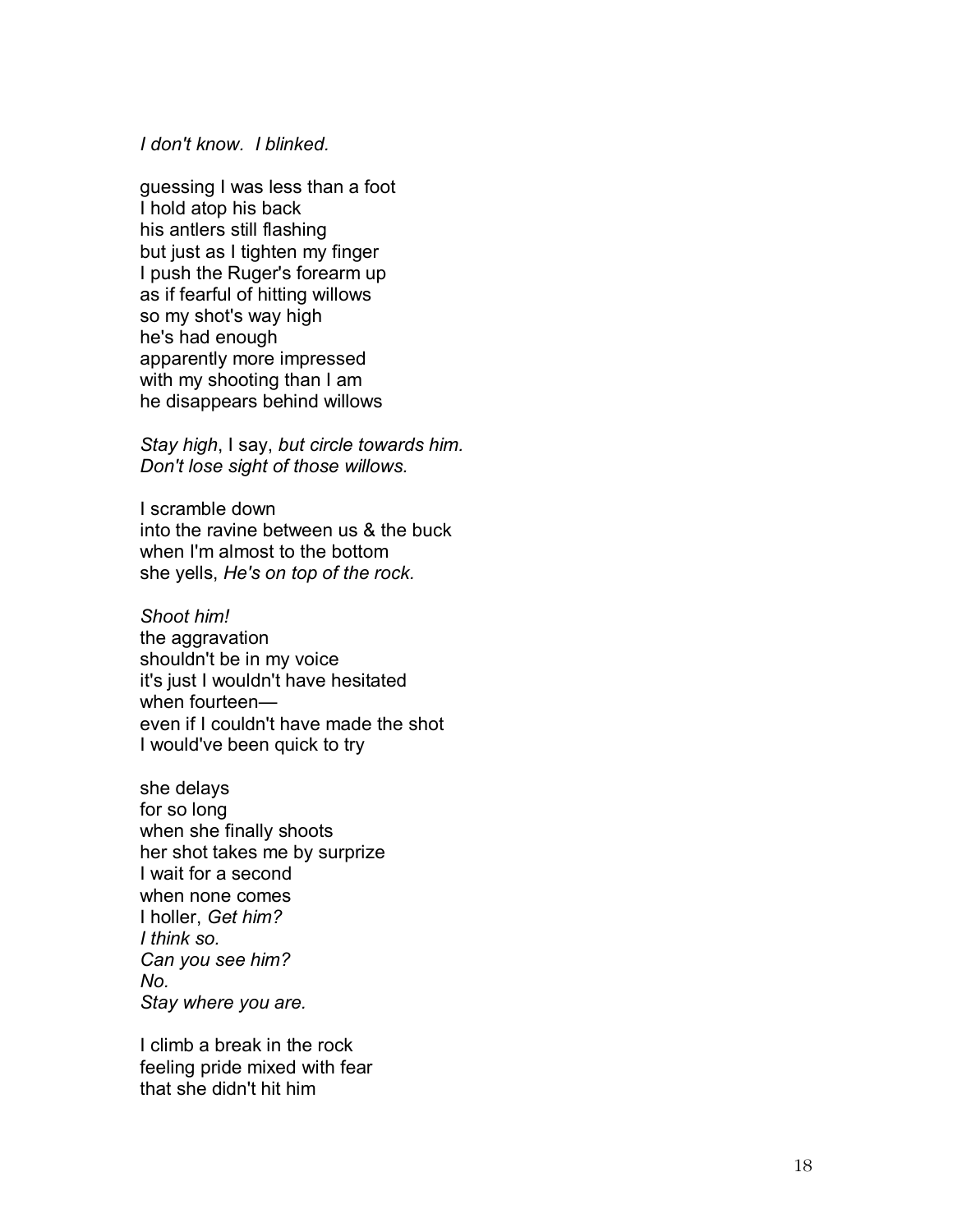when I reach where the buck was bedded I see hershe directs me to a rock outcropping twenty-five yards farther away I find blood not much & not bright red like lungs shots leave but enough to trail I wave for her to cross the ravine & I notice the sun has already begun its downward arc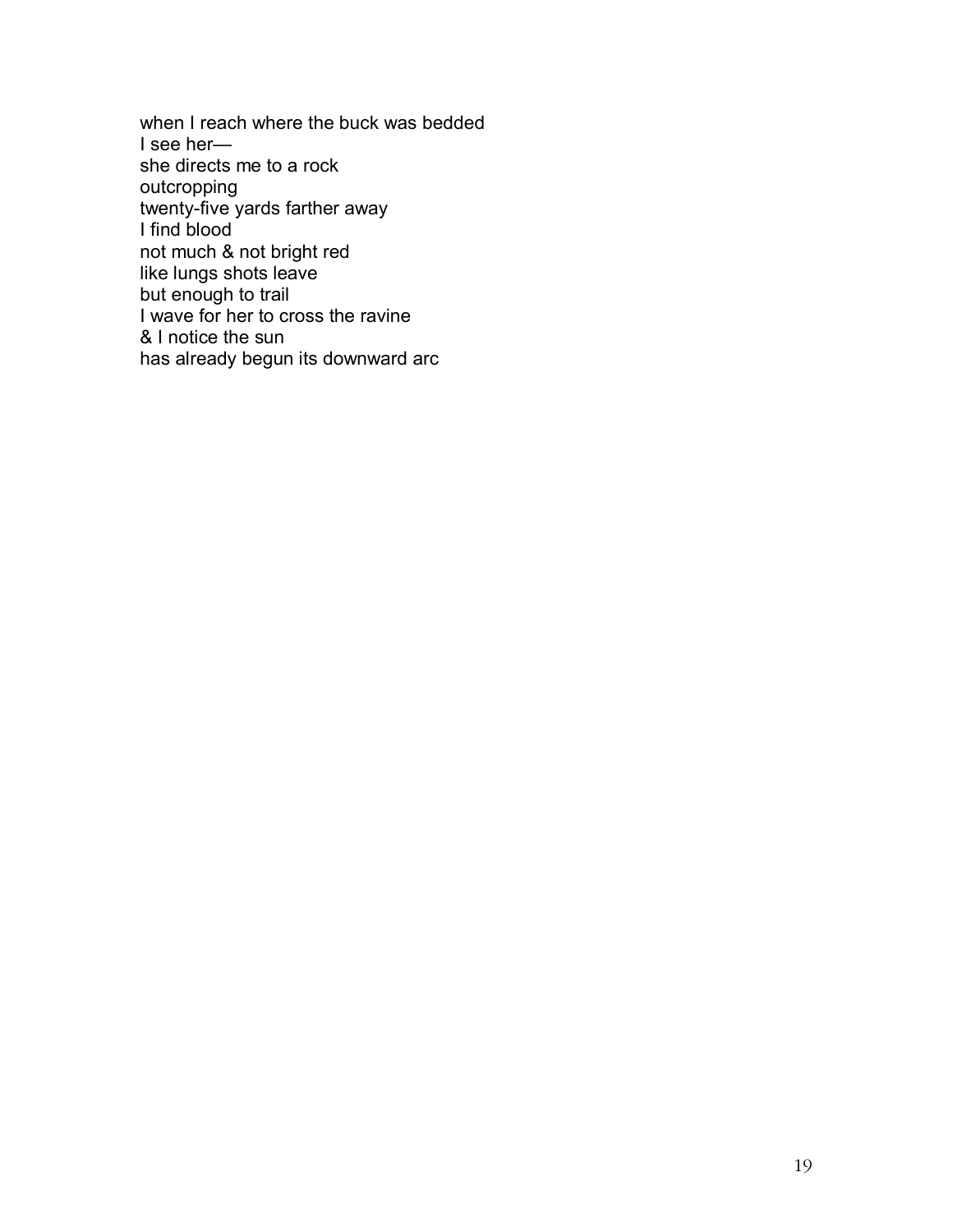## THAT NIGHT WITH NO LANTERN

Curled leaves cling to alders & lie scattered over mounds of bear dung, speckled white from salmon vertebrae here, along Kodiak's Sacramento River. Charlie unsaddles my horsehe does his no-pay job as if nothing happened, as if that breaker hadn't slammed him against cliff & cape, as if he were weathered stone. I neither want to eat nor pitch camp $$ my mind plops from image to image with the rhythm of shod hoovesonly one part of me is not stiff; all of me is sore.

Bill's kindles a fire. He steamsred light cast from the blaze curls around him, pulls at his chaps, stands on his boots... he needs a shave needed one yesterday.

We're seven miles from Bill's Narrow Cape ranch, rode the last three in the dark.

Glenn, a minister who didn't set out to be one, spreads his, Bill's & Charlie's sleeping bags, wringing out what water he can. I'm the only one the surf didn't drench so with hobbling steps I blindly gather firewood while Charlie hobbles horses & Bill sets coffee to boil.

Bill turns his back to the flames that push against the darkness & play on his Stetson, stained & steaming. Away from the fire crackle, breeze rustled spruce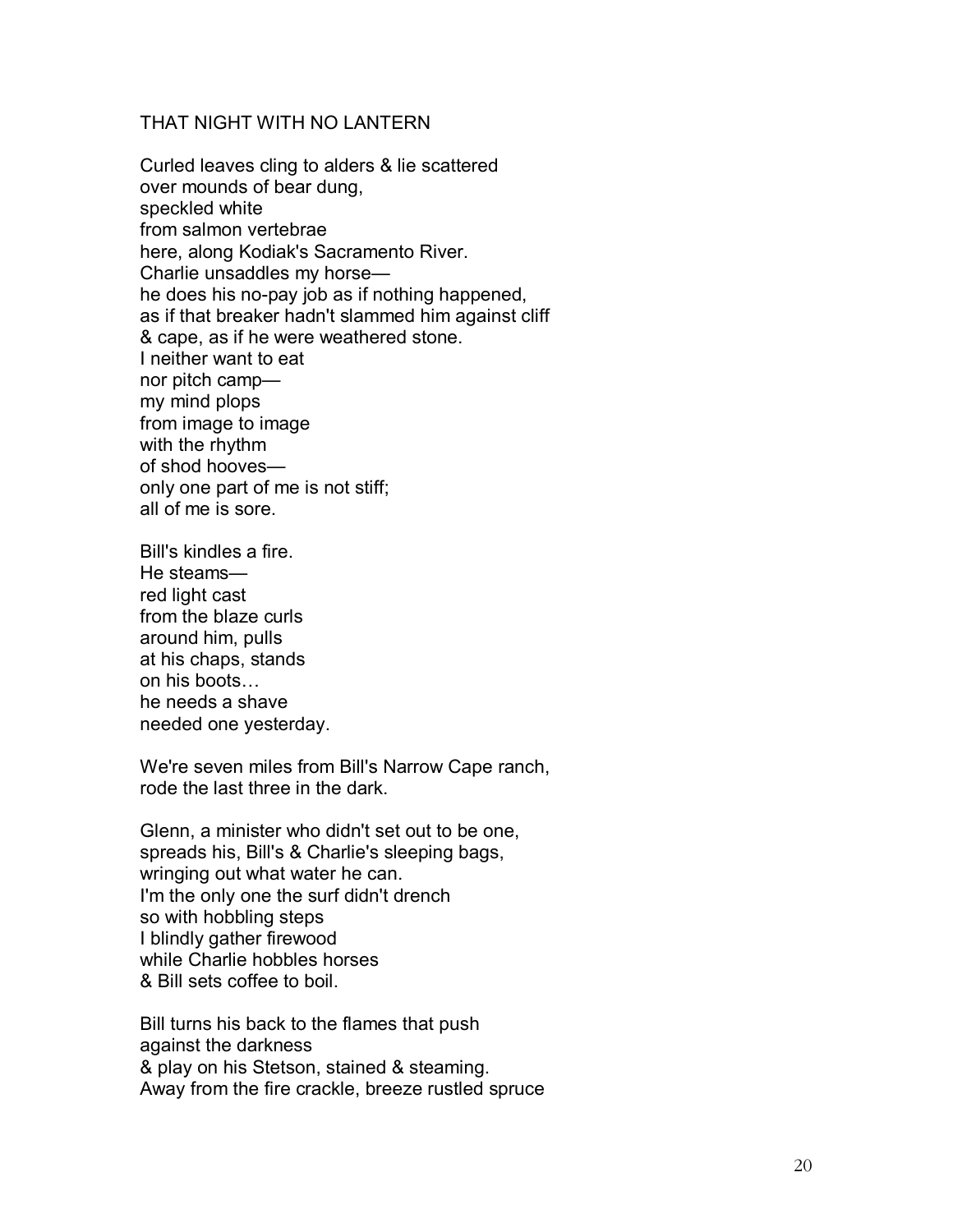boughs beckon to neighing horses & the gurgling river as it wraps itself around a fallen tree.

The retreating surf rolls stones over stones. Bill now chops wood, the ring of his axe small against the quiet rumble of the surf. Charlie coughs.

On Slope Peak a fox barks. A second answers. Across the valley, a third barks at the first two. And an owl silently glides low overhead, passing directly over the flames.

The breeze backs up, changes directions mingles fresh salt air with thick, pitchy smoke.

I smell horse lather as I wonder if spy satellites high overhead can see our fire.

"Bill, where's your lantern?" I ask.

"Don't have one."

"You shoulda said something." I dig my tent from wet panniers: "I've got a couple."

"The hiss of the darn things go against nature."

"How about a flashlight?"

"Batteries were about dead. Didn't bring it."

"Guess firelight will have to do."

What about this curious blend of light & darkness we all live in: I used to sleep under stars, camp with axe  $&$  rifle as if I were a mountain man— I didn't wear fringed shirts or buckskins, but I killed both bear & deer with cap & ball, could split a ball on an axe offhand at ten paces before age blurred the edges of things making right & wrong hard to discern.

Just beyond the fire cast ring of light, I pitch my tent on a sandy spot bared by runoffs.

Glenn, appearing younger than his thirty years, reaches across the leanto frame Bill used on previous hunts, stretches Visqueen taut while Bill weights edges with saddles & driftwood.

Charlie, squatting beside the fire, stirring it, sends sparks skyward where spruce boughs catch them, hide them, making us harder for satellites to see.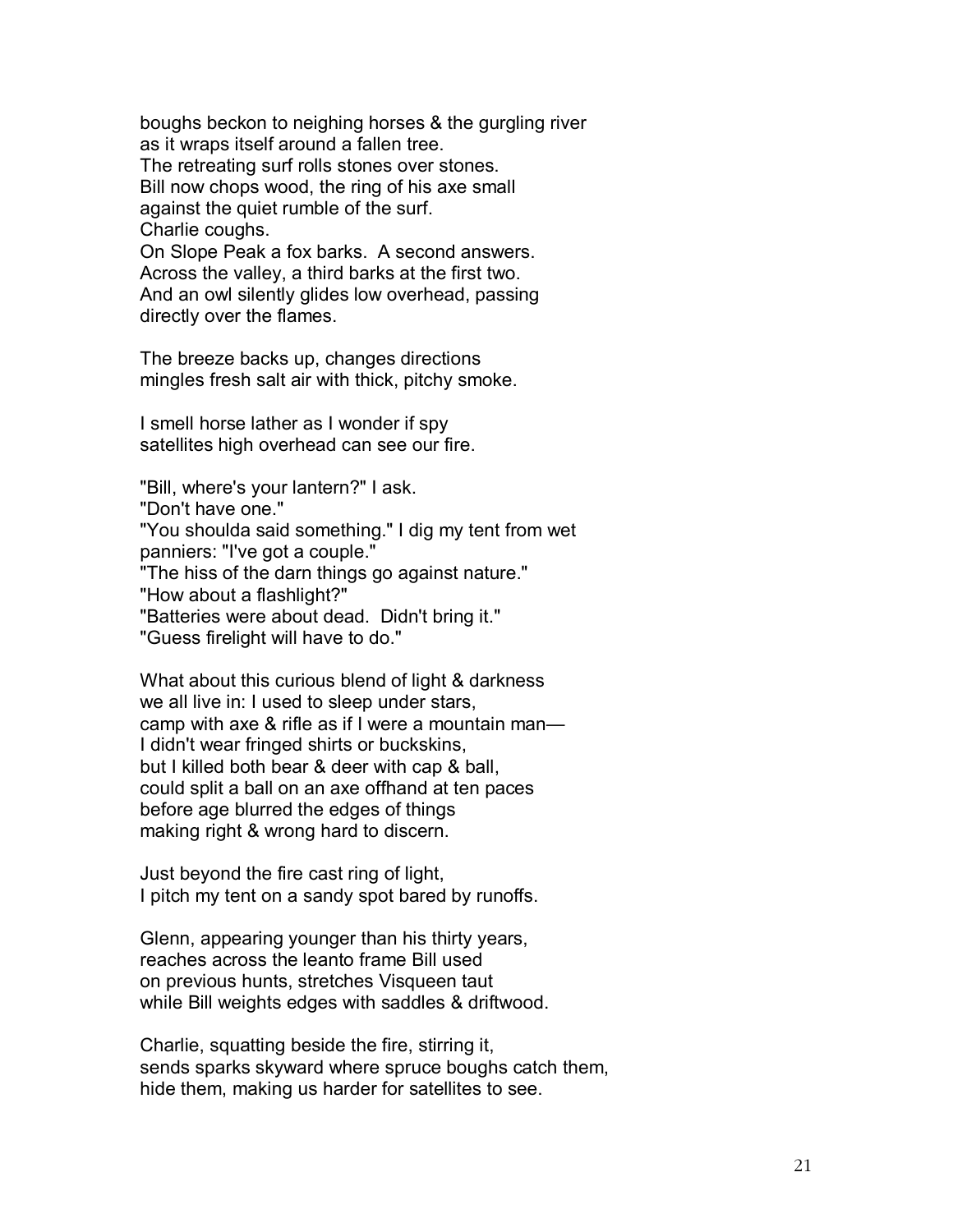"Fire's ready," he hollers.

"We'll get," Bill says, "something to eat & everything will look better."

Bright orange coals spread between stones send swirling whiffs of pitchy smoke around & around, chasing Charlie from side to side as he balances two frying pans across charred limbs. Diced potatoes & onions in one, still cold grease in the other. Unable to see into either, he turns potatoes, flops a floured steak into the grease when its sizzle sounds right. A pitch seam pops, peppers steaks & potatoes with ash & embers.

The smell of seared meat fills the night but the steaks hide in shadows. Even holding tipped pans fireside, Charlie can't see the steaks; yet he hollers "Come & get it, Reverend," as he shovels potatoes onto a tin plate, then slaps a crispy steak atop them. "Just like home."

"Bow your heads a moment," Glenn says. "Father, let our lights here shine—" He says more but how interested are you in prayers or sermons?

"How wet," I ask Bill, "are the saddle blankets?" "Soaked, sweat mostly. That was a good idea, putting your bag in a garbage sack."

The night's October cold even next to the fire. I'm glad I'm not wet. Bill's jacket sports mottled wetdry patches— I can't tell if Charlie's black-&-white mackinaw is still wet. Glenn wears a pile-lined military surplus parka, warm even when wet.

"This other steak, Homer," Charlie says "isn't done yet so you can have it how you want."

Bill kicks the coals with his pointed toe.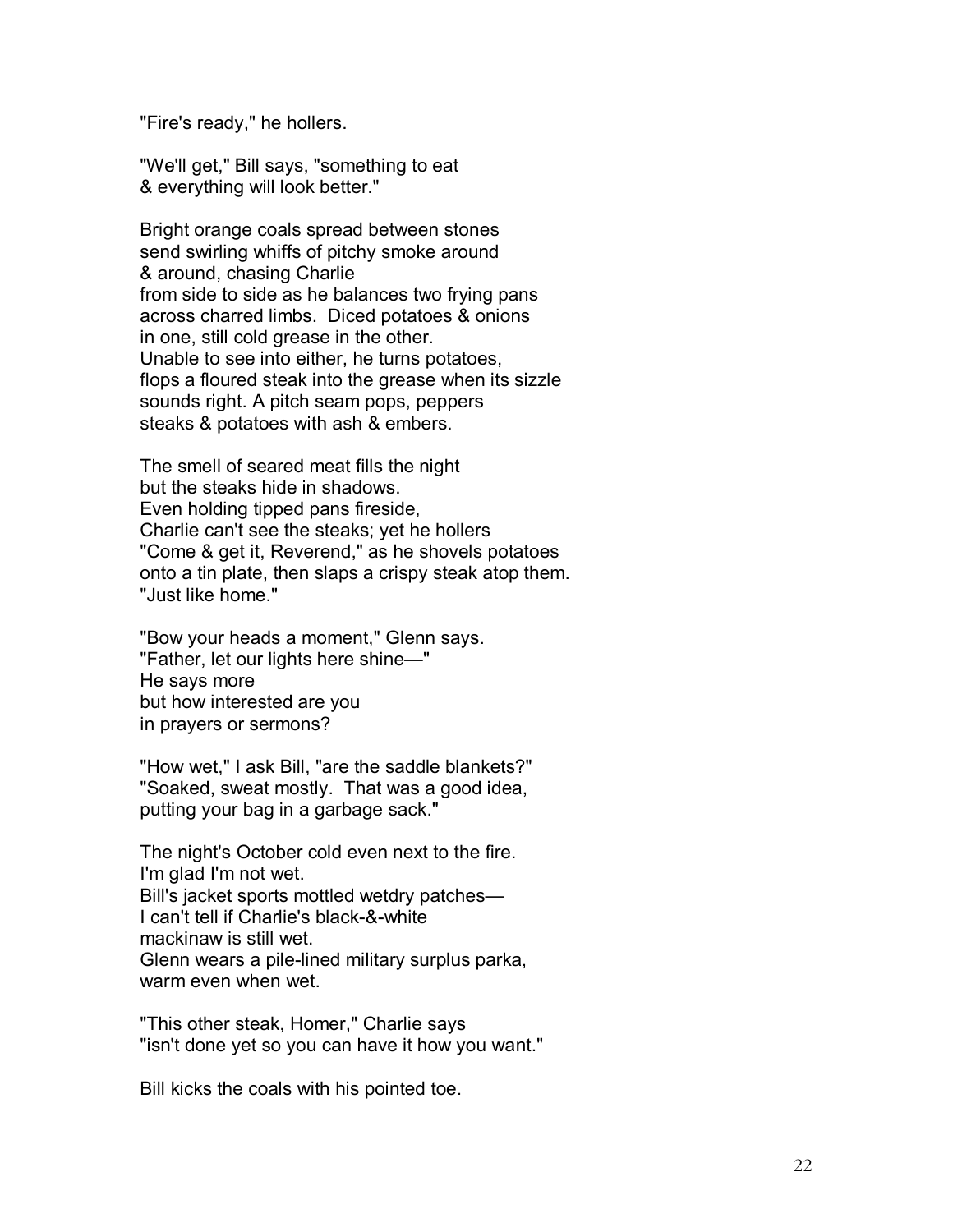"Are you," I ask him, "gonna be warm enough?" "It won't be like home."

Glenn, the grease on his once warm plate now hard, reappears from blackness beyond the light dome cast by mounded coals; he holds his plate over the light.

Charlie dishes me up. I withdraw to timber's edge & hear a fourth fox bark.

Moonlight sparkle on frosty sedges across the salt marshthe tide has turned the night has cleared.

A late salmon splashes through riffles, its silvery sides shining, long flashes of light against the current, the doubly reflected sun dim but visible.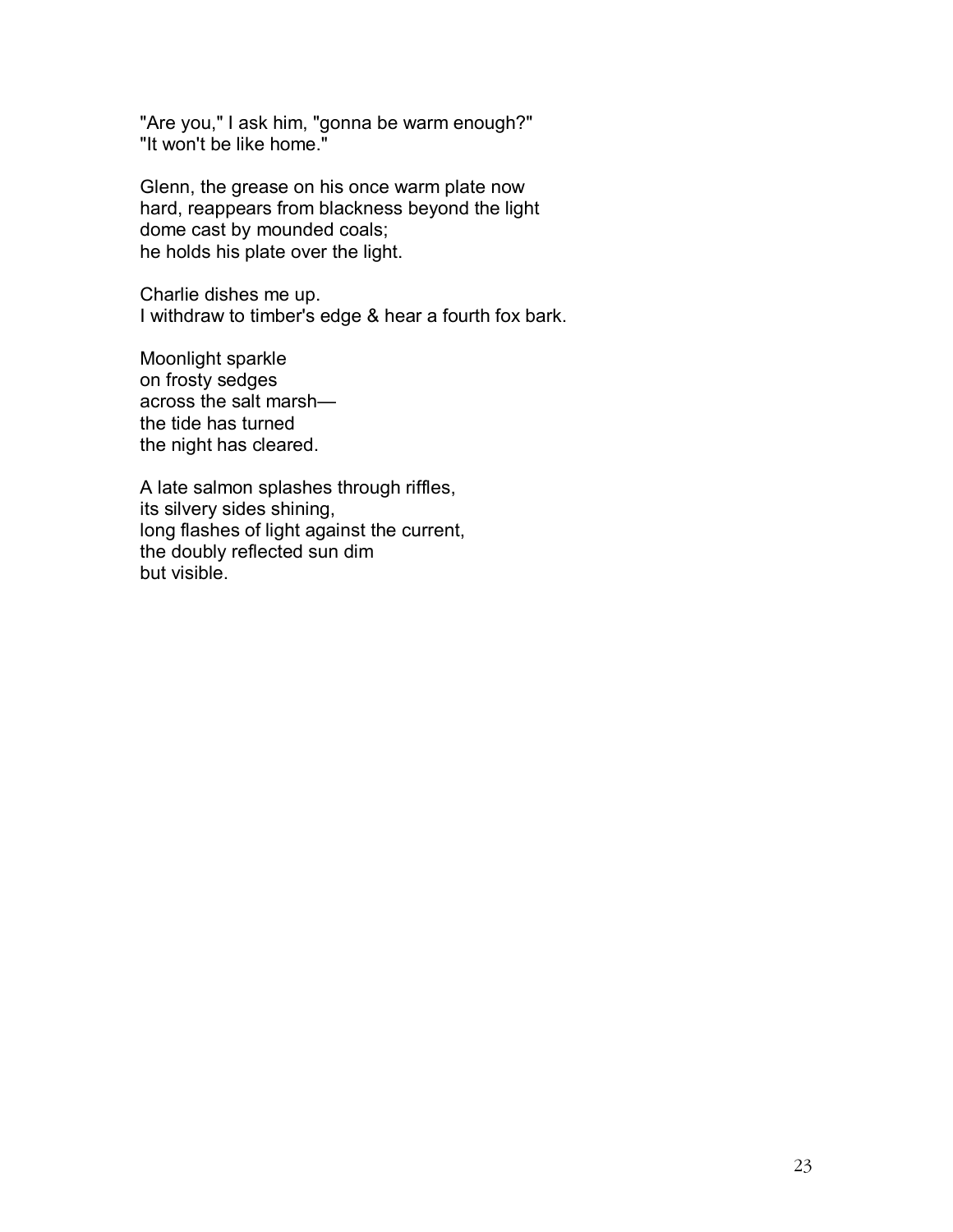reflections-

I follow the elliptical path of mountain men, a twisted helix along which Meeks preached Christ for a bride.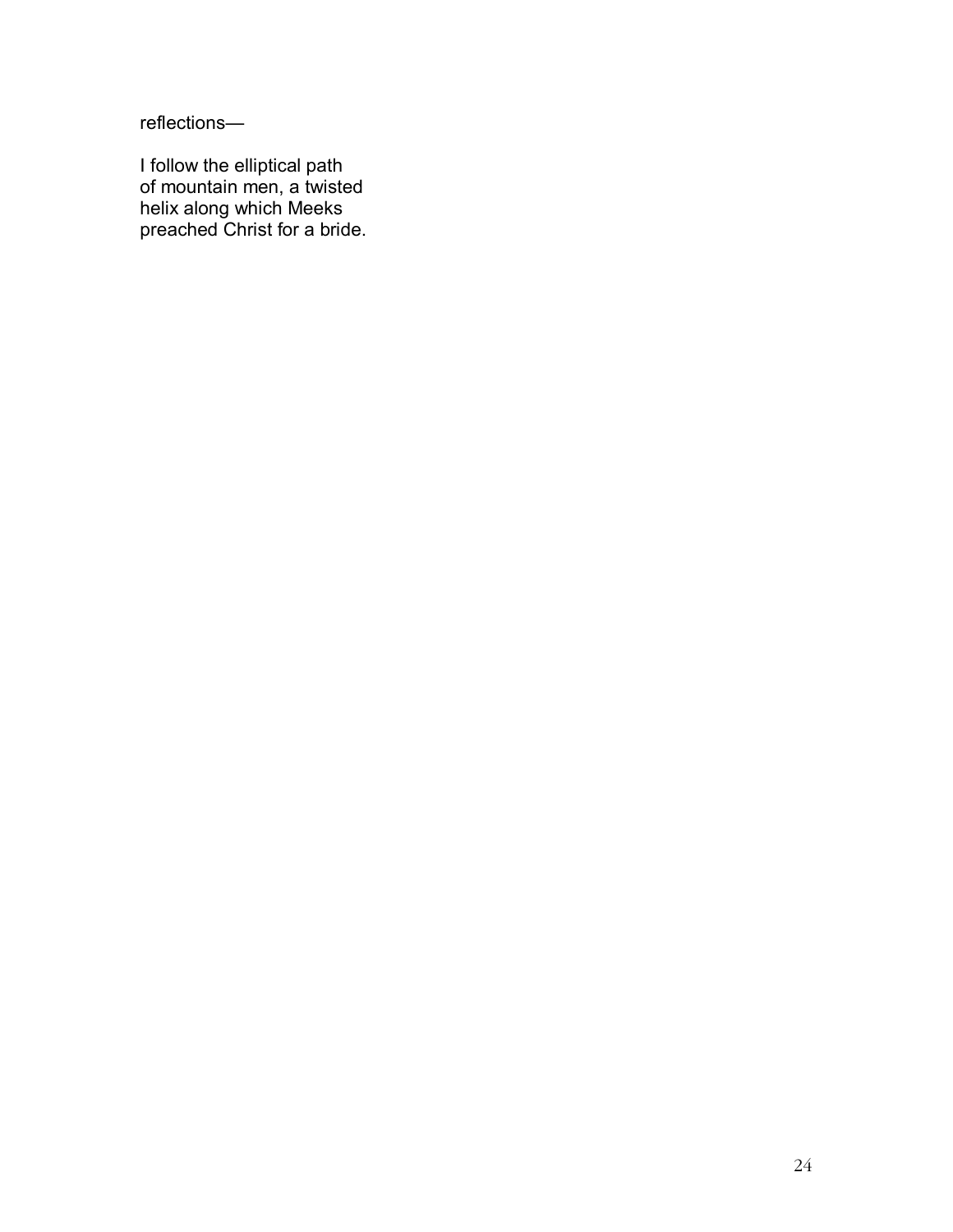## **GOOD INTENTIONS-**

traded for a rifle yesterday: I haven't seen it. The fellows who have say the bore's clean stock's okay for a military piece. I intend to sporterize it $$ knock off its ladder sight shorten its barrel change the trigger change the safety drill & tap it for a scope grind away a little metal fit it to a new stock reblue it. I'll have more money in it than in a new rifle & it will still be worth only half as much so why am I taking on another project-I might just leave it the way it is an ugly shooter on the gunrack with my other good intentions.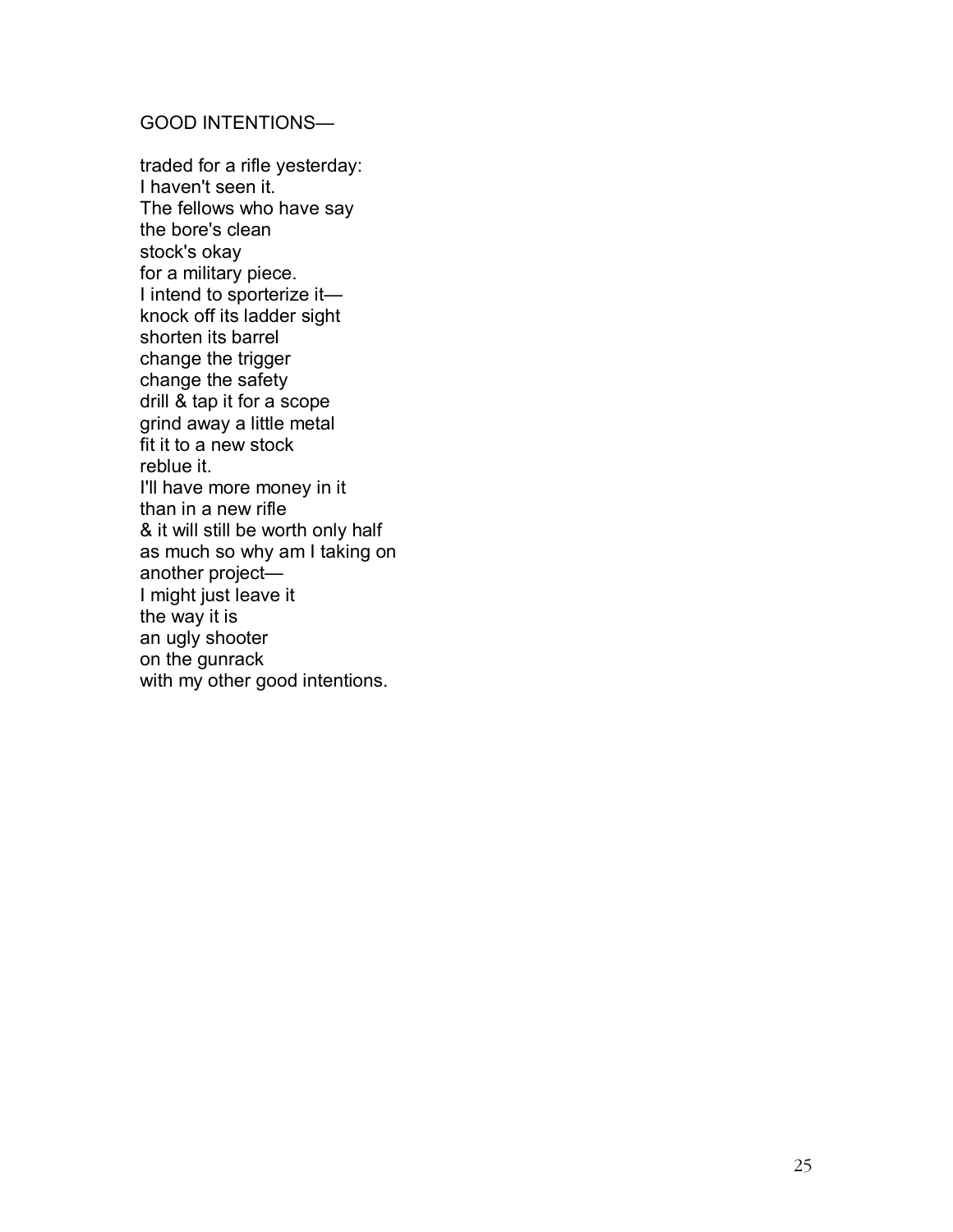# IMAGINATION-

I shot a deer a little deer carried him on my shoulders

hung him in the shop hung him from a beam hung him so I could skin him after I sharpened a knife

but I didn't find the knife didn't find the whetstone didn't get back to him till after he cooled off

then there were those ticks I never saw so many never saw them drop off the hide never saw them crawl across the floor while feeling them down my neck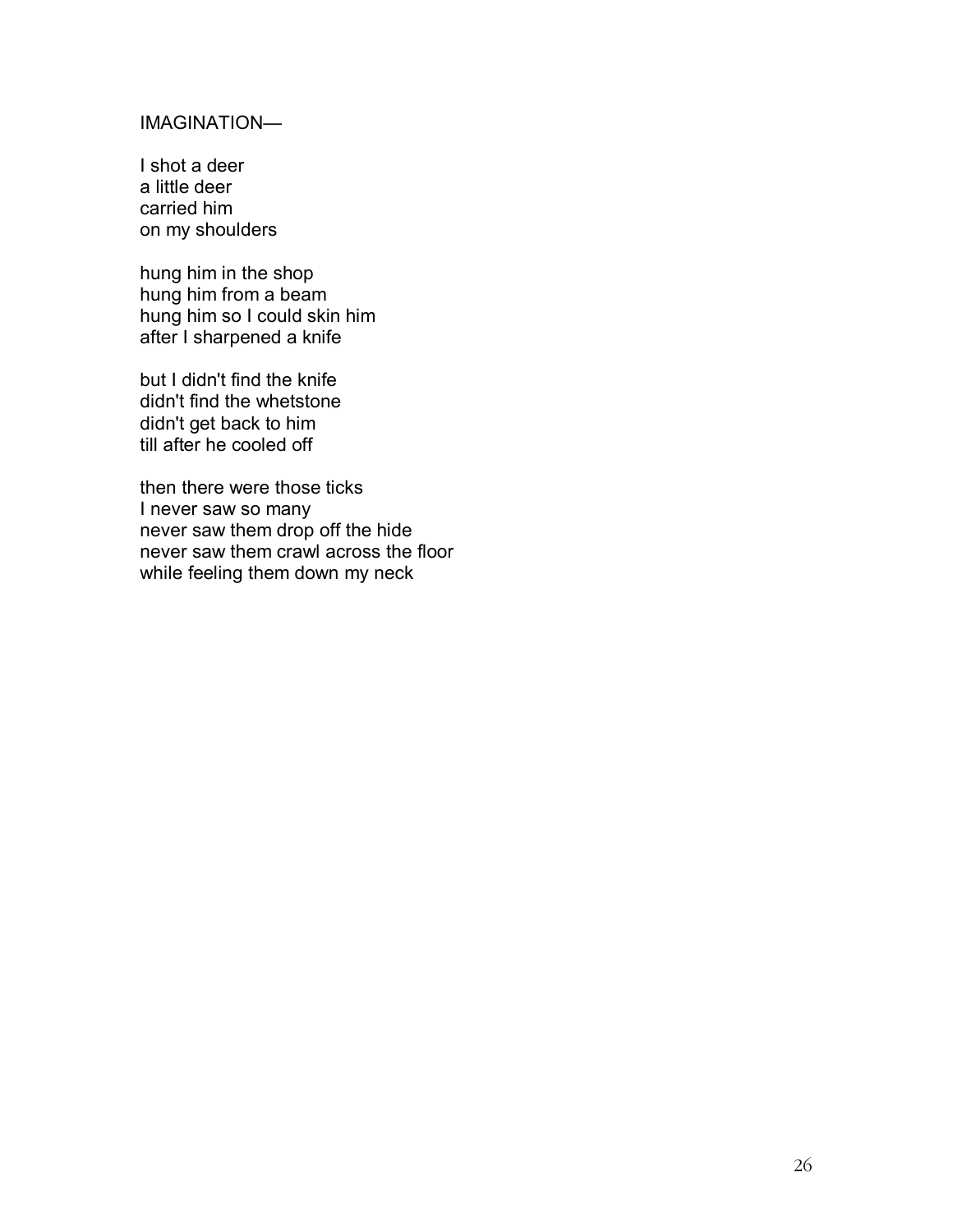hobbling along-

had another deer down had to drag it home so we started up the hill a strange lot a dog at heel a cat running ahead & six hens cautious but hopeful strung along behind

hobbled on a bad knee paused by our springthe dog lay down the cat chased a squirrel the hens scratched where a grouse had & I wondered whether anyone will believe such a procession still possible

but I saw across the river a deer hobbling along followed by a prairie wolf (two ran ahead) & a half dozen magpies fluttered along behind while an eagle circled overhead circled over both sides of the river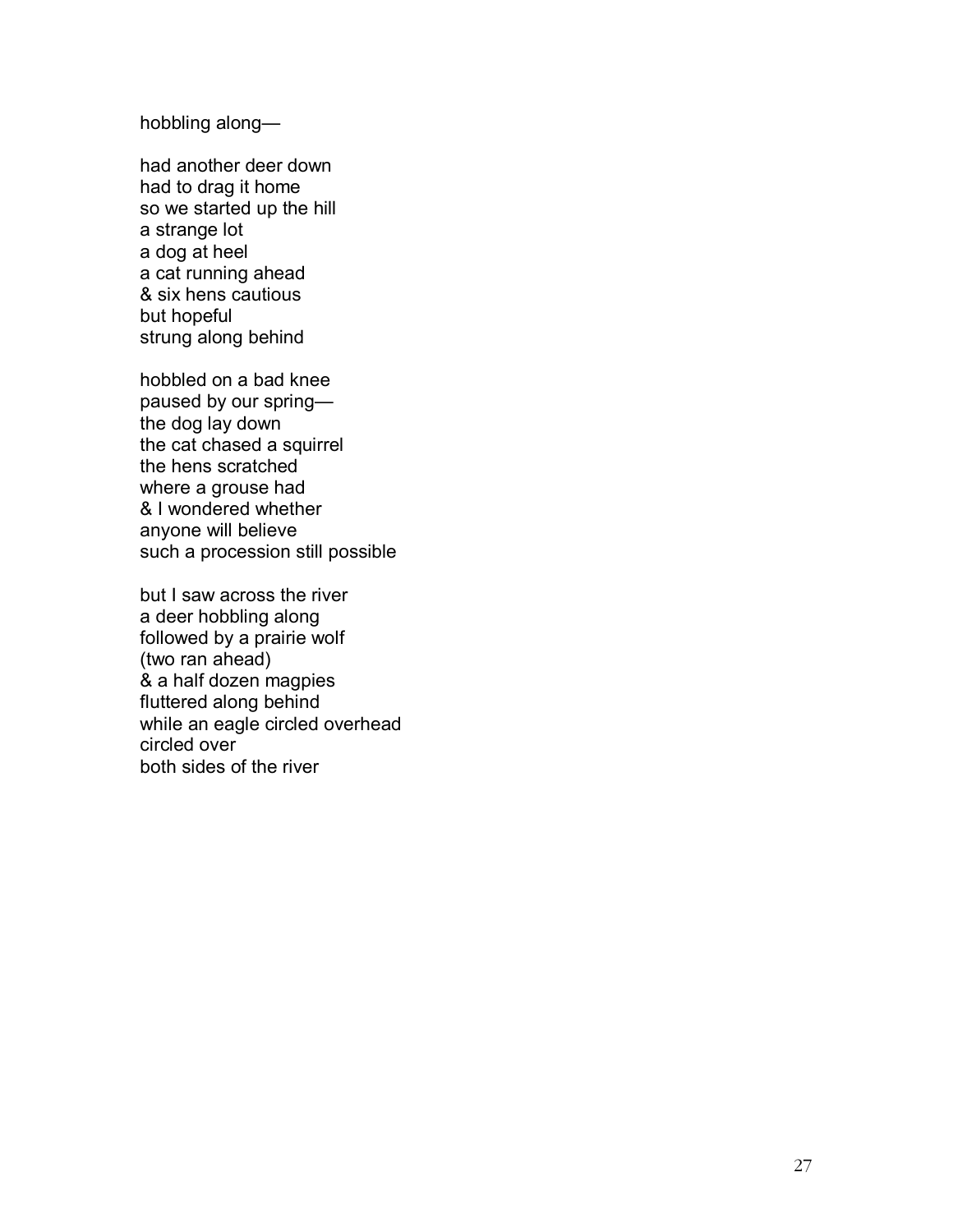$fool$  hens $-$ 

jumped a grouse this morning her & her summer hatchling still a little small there by the spring where raccoon tracks reached for fallen apples

the hen didn't let me invite her for dinner, but her hatchling was uncertain

I had a charge in my .54 I'd been carrying for days figured it was time to freshen it

so I aimed at the young head tightened my finger but at the last moment I pushed away

the whistle of my ball must have been deafening

the young bird flopped down floundered like it'd lost its head then flew after momma hopefully a little wiser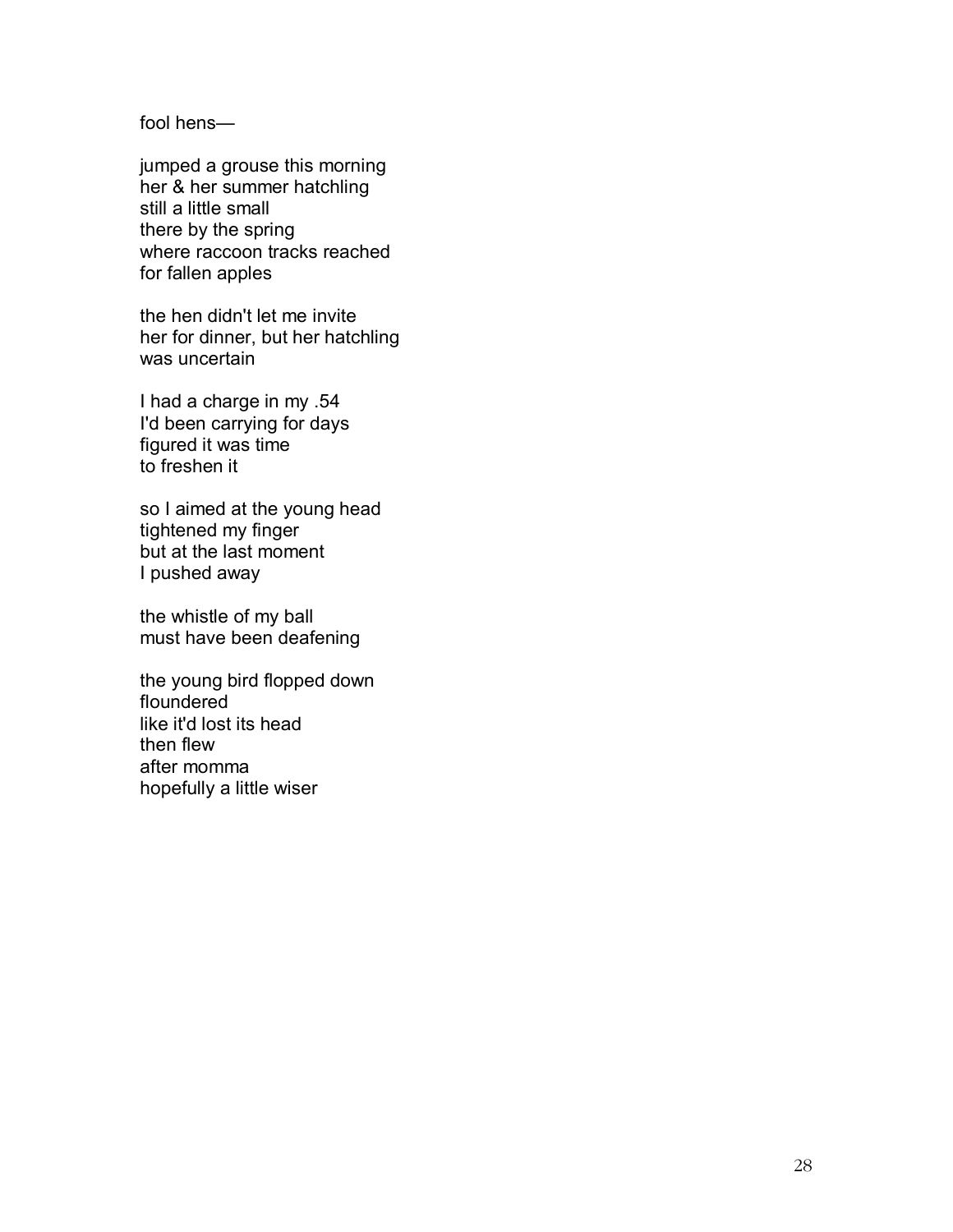# IN CALF-DEEP SNOW, A MOOSE

nose warm against our cabin window, sees steam rise from sizzling steakslast fall's bull, shot behind a berm red with cranberries & frost-nipped fireweed.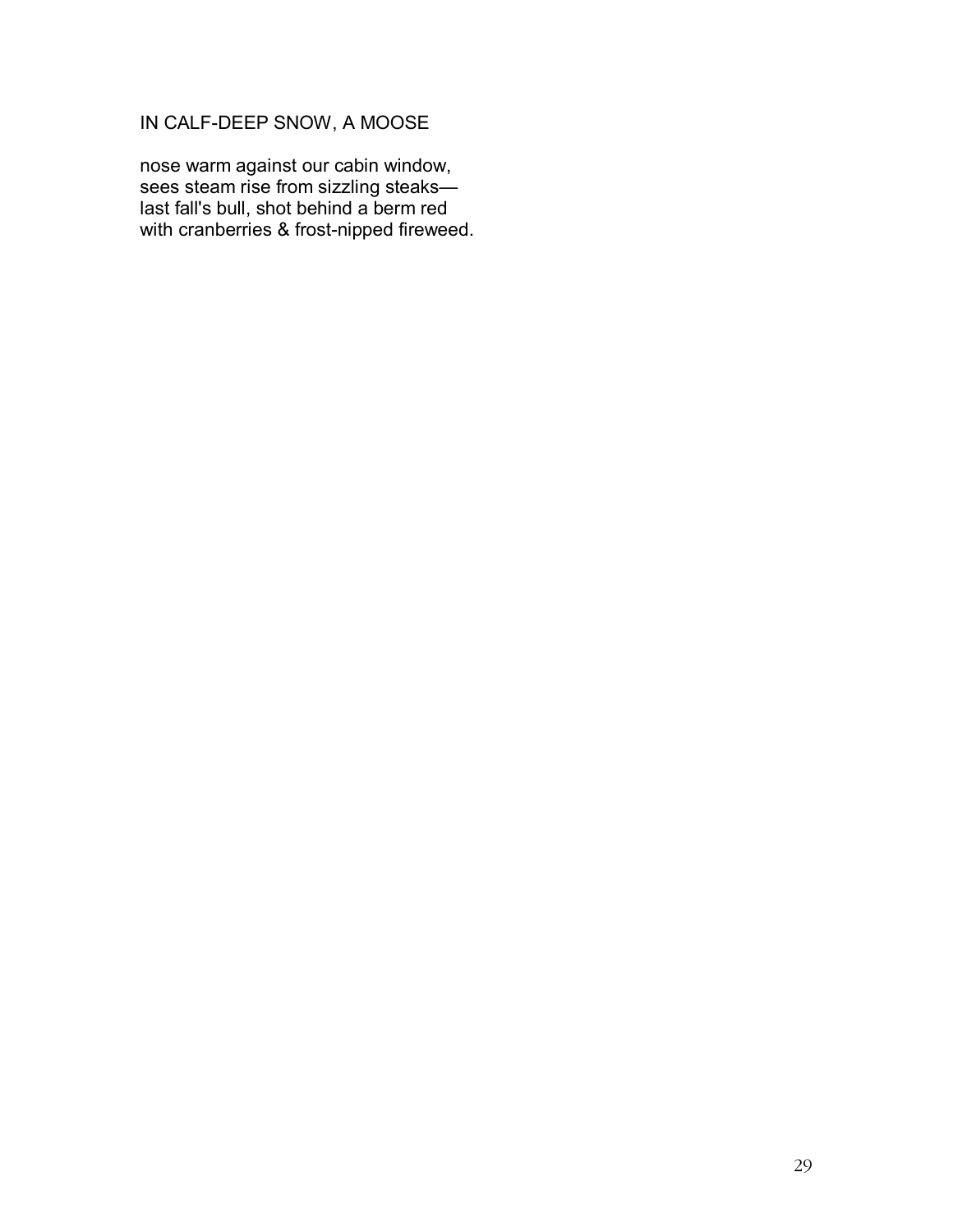$meat$ 

in the middle of town in the middle of a block on the back porch of a square brown house with a metal brown roof & brown leaves on a fading lawn a doe hangs, her brown hide silently stripped from fat white flanks that bounded across hiways over fences & along sale boundaries flagged with blood red tapeshe stopped to catch her breath in the green standing timber where a brown four-by waited idling...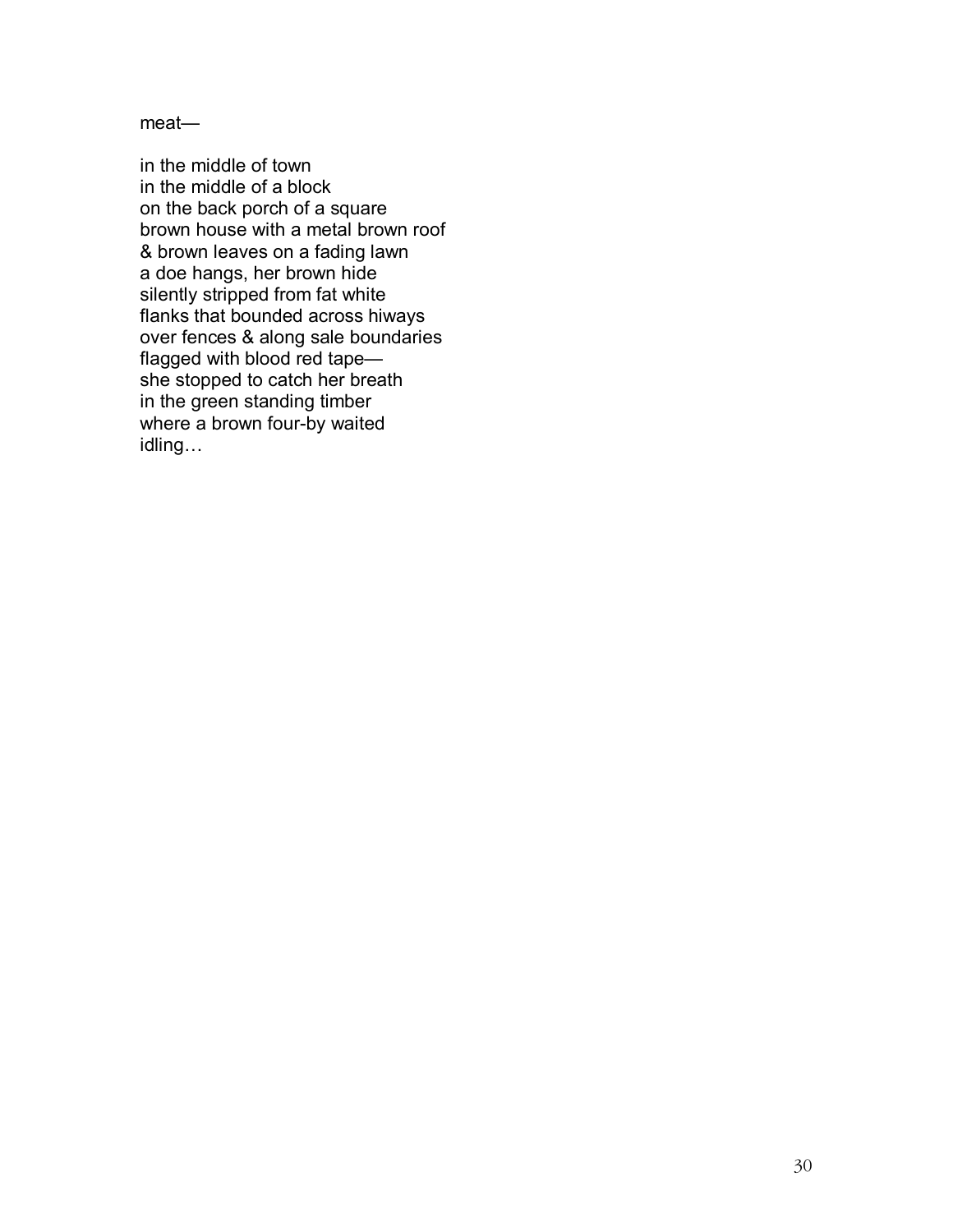spoor-

where the road dips a doe stands in dust testing the breeze her fawn hides beside a jammer & butt rigging rusting peacefully under blackberry brambles all that remains of yesterday's logging